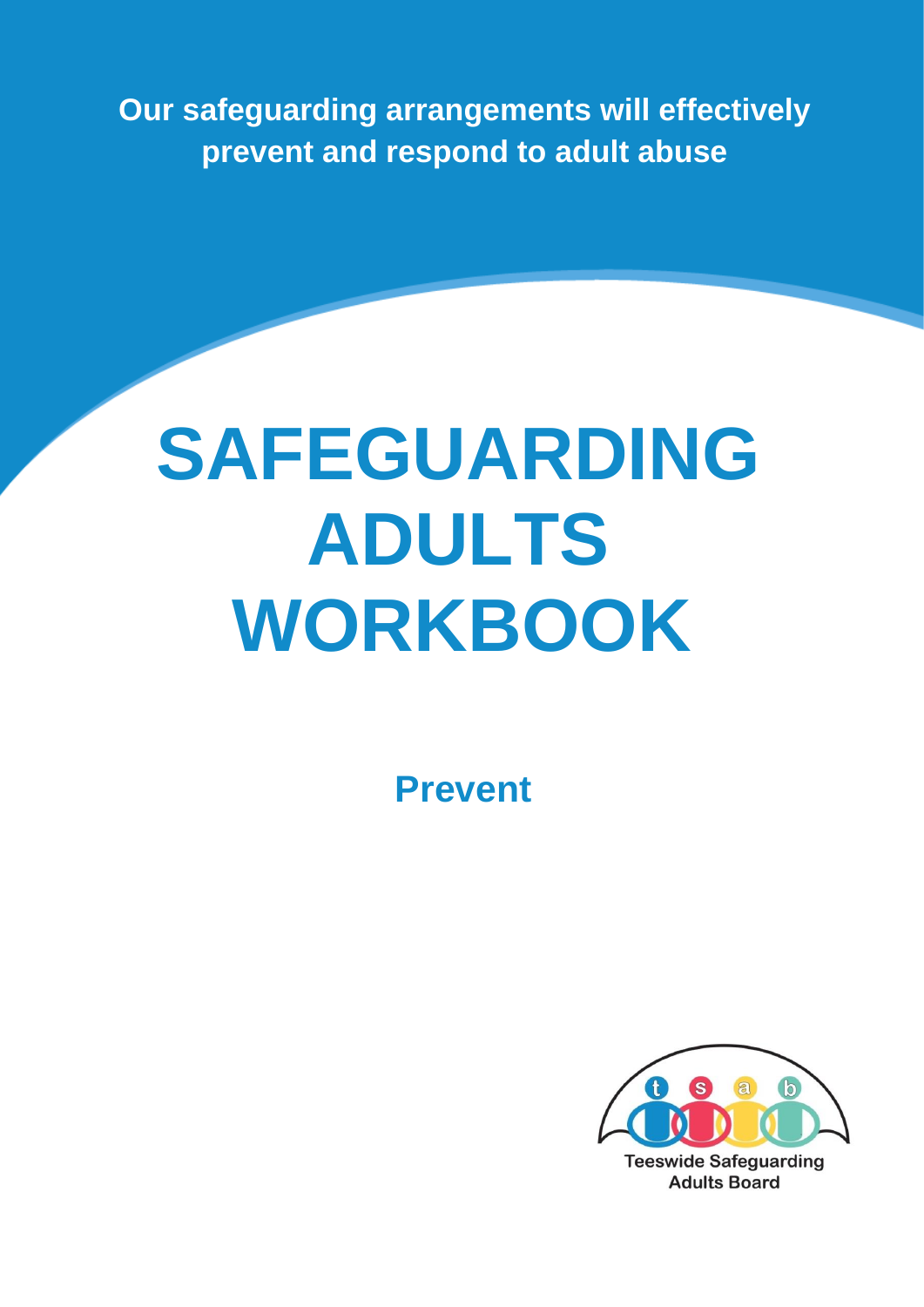## **Contents**

## **Page**

| <b>Introduction</b>                                                                                                 | $\mathbf 2$          |
|---------------------------------------------------------------------------------------------------------------------|----------------------|
| <b>Prevent Strategy</b>                                                                                             | 4                    |
| <b>Understanding Radicalisation</b>                                                                                 |                      |
| The Online Risk Posed By Violent Extremism                                                                          | 8                    |
| <b>Channel Process</b>                                                                                              | $12 \,$              |
| <b>Useful References and Websites</b>                                                                               | 16                   |
| <b>Appendices</b>                                                                                                   |                      |
| 1. Cleveland Police Prevent/Channel Referral Form<br>2. Assessment<br>3. Evaluation<br>4. Certificate of Completion | 17<br>18<br>19<br>20 |

| <b>Revision</b><br><b>Number</b> | Date<br>Approved by<br>the Board | <b>Change Record</b> | <b>Links to Other Policies</b> |
|----------------------------------|----------------------------------|----------------------|--------------------------------|
| Three                            | 01-May-17                        |                      |                                |
| Four                             | 01/09/2018<br>(Business Unit)    |                      |                                |
| Five                             | 01/02/2021<br>(Business Unit)    |                      |                                |

**Our safeguarding arrangements will effectively prevent and respond to adult abuse**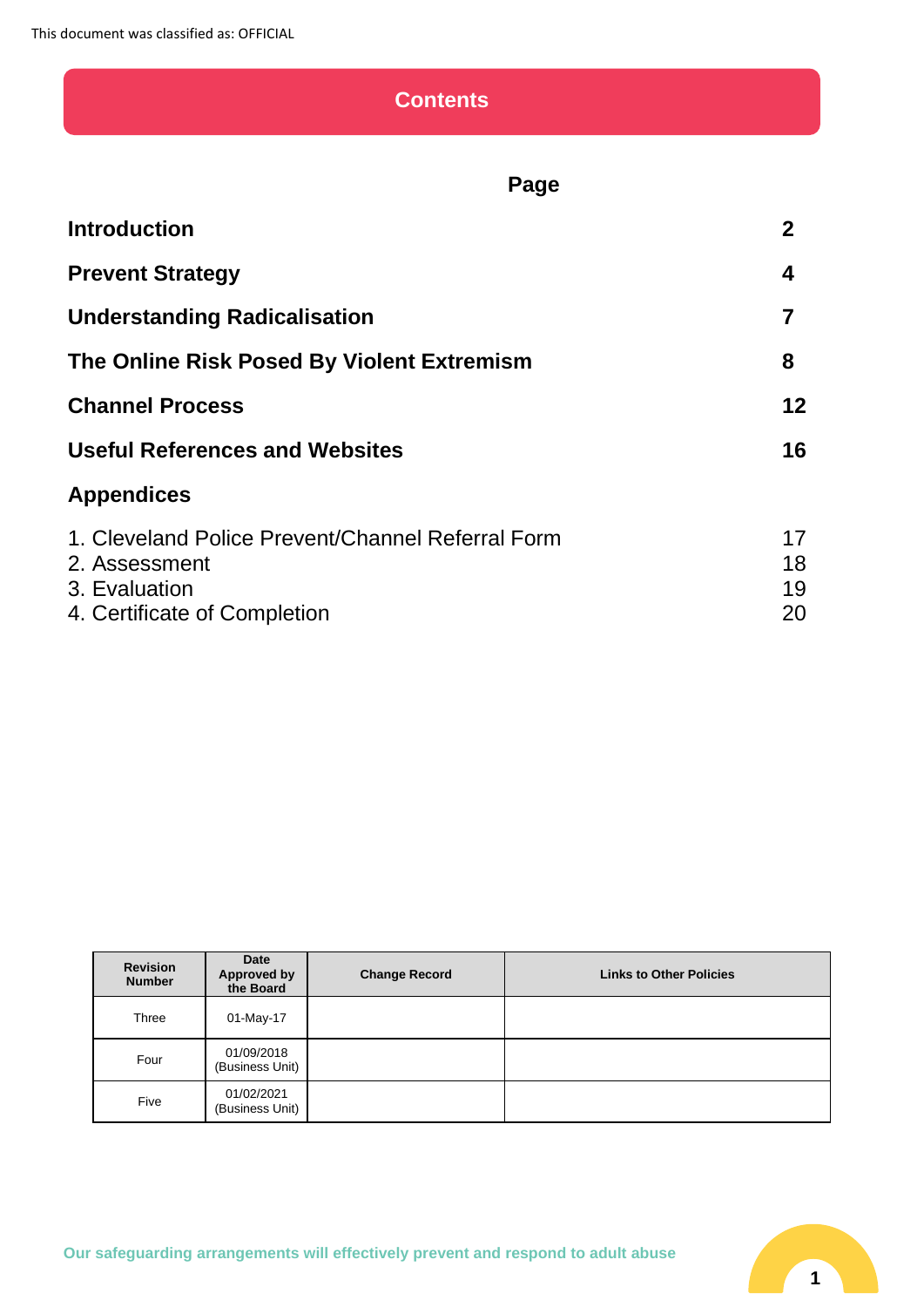## **Introduction**

This workbook has been developed for staff and volunteers who have completed Safeguarding Adults awareness training, which may have been through attending a tutor-led course, completing an e-learning course or the TSAB Safeguarding Adults Awareness workbook. This workbook will build on your prior learning and the modules are as follows:

> The Mental Capacity Act and Deprivation of Liberty Safeguards Domestic Abuse Forced Marriage Female Genital Mutilation Prevent Modern Slavery Self-Neglect

\*Please note that the Learning from Serious Instances of Abuse Workbook is no longer available. Alternative learning can be accessed via our E-learning platform https://www.tsab.org.uk/training/ and Safeguarding Adult Review (SAR) Learning Briefings <https://www.tsab.org.uk/professionals/safeguarding-adult-review-sar-reports/>

You must complete all sections of the workbook and return it to your Manager for assessment. When you have successfully completed the workbook, you will be issued with a certificate and your training records will be updated: the workbook will be returned to you to be used as a reference tool. The workbook has been checked for legal accuracy and is accurate as of February 2021. Suggested study time to be allocated to complete this workbook: 3 hours.

Once you have completed the workbook please forward the *Certificate of*  **Completion** page to the Teeswide Safeguarding Adults Board, Business Unit, using the contact details below, who will make a record of completion and issue a certificate.

Teeswide Safeguarding Adults Board Business Unit, Kingsway House, West Precinct, Billingham, TS23 2NX.

Email: [tsab.businessunit@stockton.gov.uk](mailto:tsab.businessunit@stockton.gov.uk)

This workbook is aligned with nationally recognised competencies. It is based on the Bournemouth University National Competence Framework for Safeguarding Adults, reviewed in 2015, and mapped against the Safeguarding Adults: Roles and competences for health care staff- Intercollegiate Document issued August 2018.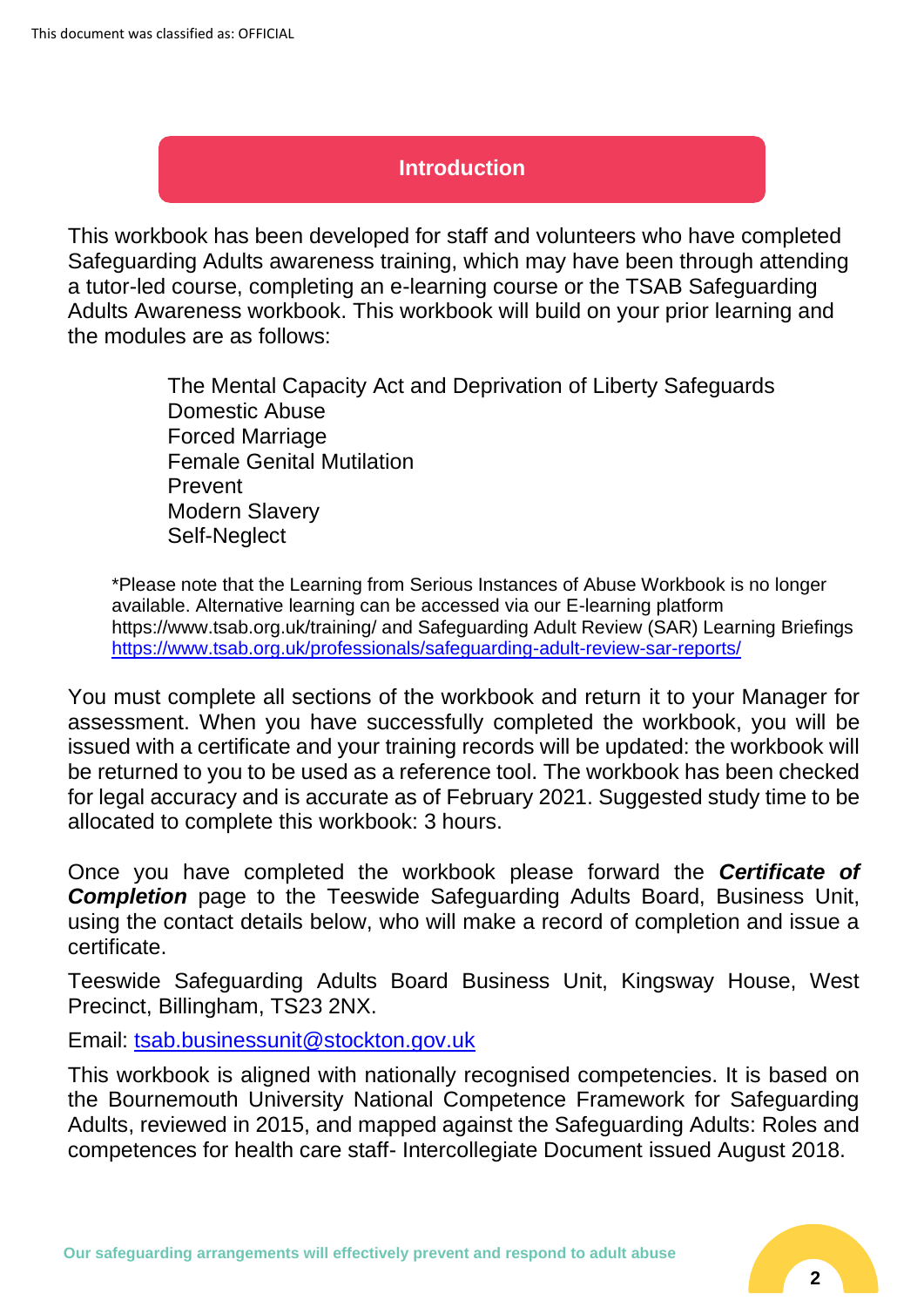On completion of this workbook, you will:

#### **Level 1 (Foundation)**

- 1. Have an understanding of Government's counter-terrorism Strategy
- 2. Understand the term 'Radicalisation'
- 3. Recognise adults at risk of radicalisation and take appropriate action
- 4. Understand the procedures for raising a Safeguarding Concern
- 5. Have knowledge of Prevent policy, procedures and legislation.

#### Target groups: **Alerters and NHS Level 1 and part of Level 2**

Including: All staff and volunteers in health and social care settings, all frontline staff in Fire and Rescue, Police and Neighbourhood Teams and Housing, Clerical and Administration staff, Domestic and Ancillary staff, Health and Safety Officers, staff working in Prisons and custodial settings, other support staff, Elected Members, Governing Boards and safeguarding administrative support staff.

Although the word 'Alerter' is used here in conjunction with the national competency framework, the term 'Safeguarding Concern' was introduced in April 2015 to replace this.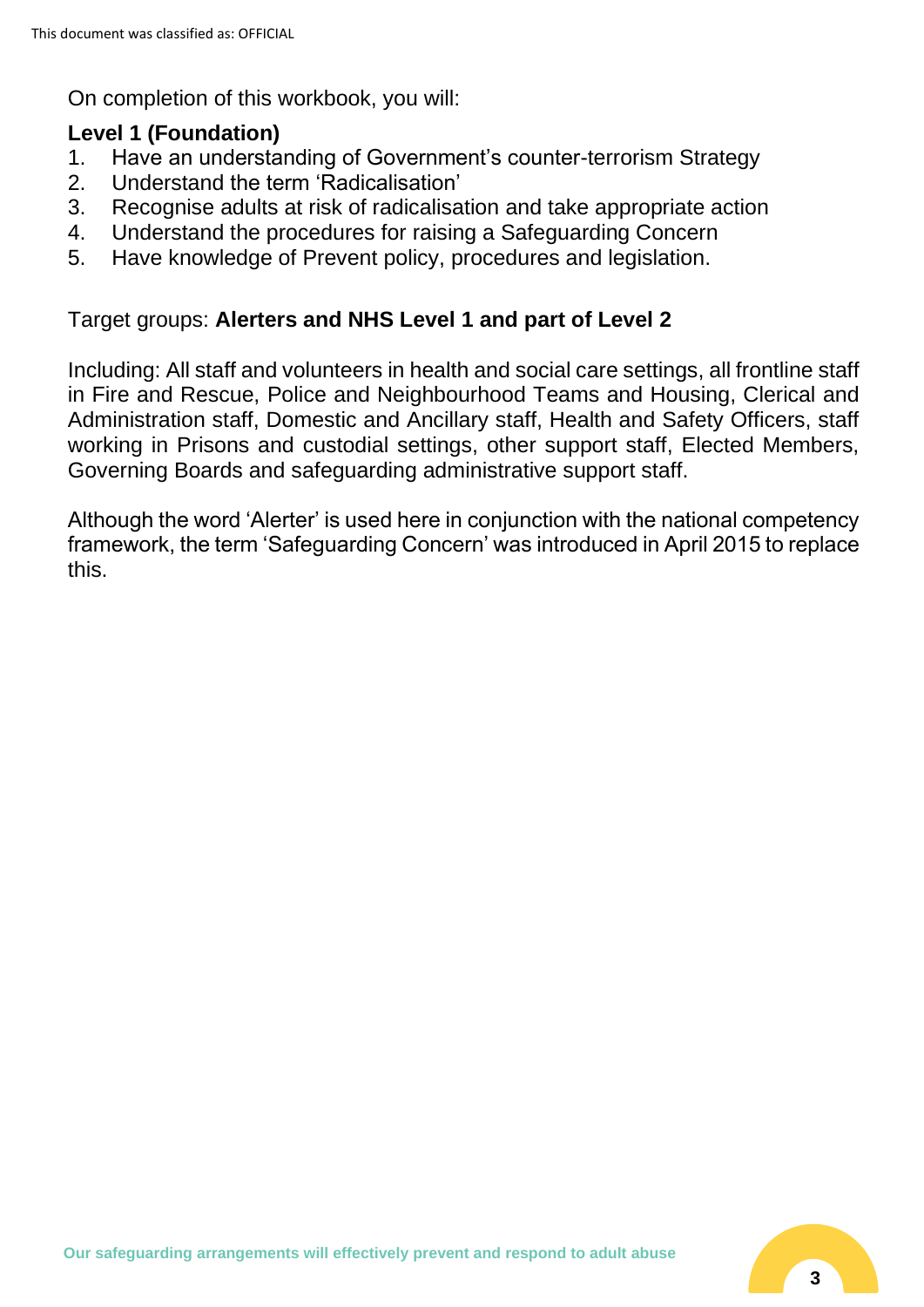## **Prevent Strategy**

The Government's counter-terrorism strategy is known as CONTEST. **Prevent** is part of CONTEST, and its aim is to stop people becoming terrorists or supporting terrorism. The strategy promotes collaboration and co-operation among public service organisations. The Office for Security and Counter Terrorism in the Home Office is responsible for providing strategic direction and governance on CONTEST.

CONTEST has four key principles:



- **Prevent:** to stop people becoming terrorists or supporting terrorism
- **Pursue:** to stop terrorist attacks
- **Protect:** to strengthen our protection against a terrorist attack
- **Prepare:** to mitigate the impact of a terrorist attack.

The Counter-Terrorism and Security Act 2015, incorporates a duty for those authorities listed in Schedule 6 of the Act to have due regard to the need to prevent people from being drawn into terrorism. Authorities listed in Schedule 6 of the Act include; Local Authorities, Health Trusts, Foundation Trusts, Prisons, Schools and educational establishments. The Act makes provision in relation to terrorism and specifies that agencies must monitor their **Prevent** activity and evidence that mechanisms are in place to identify risk, to record potential risks, to raise awareness and incorporate appropriate training.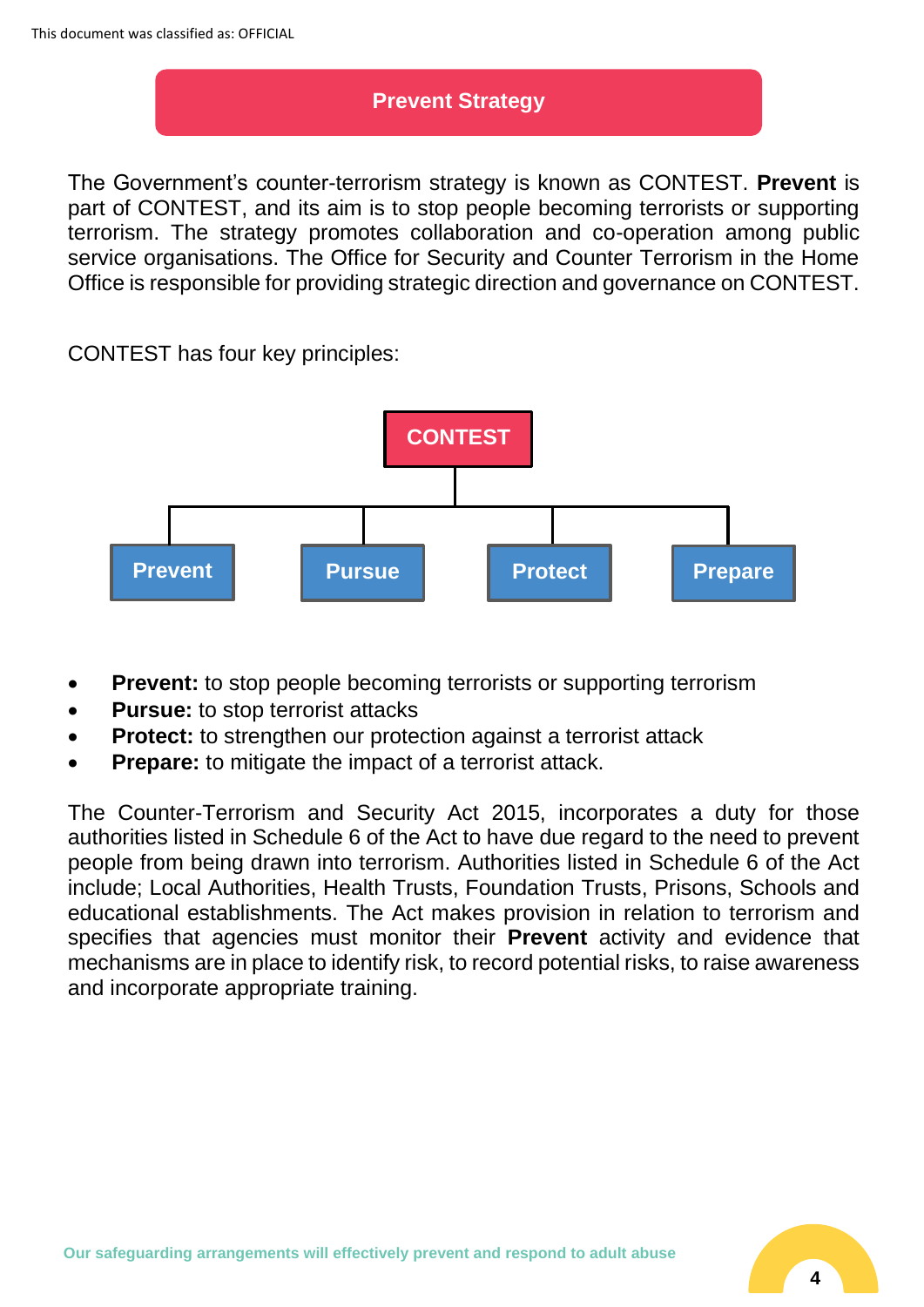## **What is the Prevent Strategy?**

The aim of the **Prevent** strategy is to stop people from becoming terrorists or supporting terrorism. From the national objectives that have been identified for the **Prevent** strategy, three have been identified as the specific strategic objectives, these are:

**Objective 1:** respond to the ideological challenge of terrorism and the threat we face from those who promote it

**Objective 2:** prevent people from being drawn into terrorism and ensure that they are given appropriate advice and support

**Objective 3:** work with sectors and institutions where there are risks of radicalisation which we need to address.

The Government has defined extremism in the **Prevent** strategy as:

'Vocal or active opposition to fundamental British values, including democracy, the rule of law, individual liberty and mutual respect and tolerance of different faiths and beliefs; and/or calls for the death of members of our armed forces, whether in this country or overseas'.

<https://www.gov.uk/government/publications/prevent-duty-guidance>

## **How does the Prevent strategy affect you in your work?**

As an employee, you have a key role in the **Prevent** strategy. **Prevent** focuses on working with vulnerable individuals who may be at risk of being exploited by radicalisers and subsequently drawn into terrorist-related activity. **Prevent** does not require you to do anything in addition to your normal duties. What is important is that if you are concerned that a vulnerable individual is being exploited in this way, you can raise these concerns by following the same process for raising an Adult Safeguarding concern.

Some of the following factors are already known to contribute to the vulnerability of individuals and could put them at risk of exploitation by radicalisers as follows:

#### **Identity crisis**

Adolescents/vulnerable adults who are exploring issues of identity can feel both distant from their parents/family and cultural and religious heritage, and uncomfortable with their place in society around them. Radicalisers can exploit this by providing a sense of purpose or feelings of belonging. Where this occurs, it can often manifest itself in a change in a people's behaviour, their circle of friends, and the way in which they interact with others and spend their time.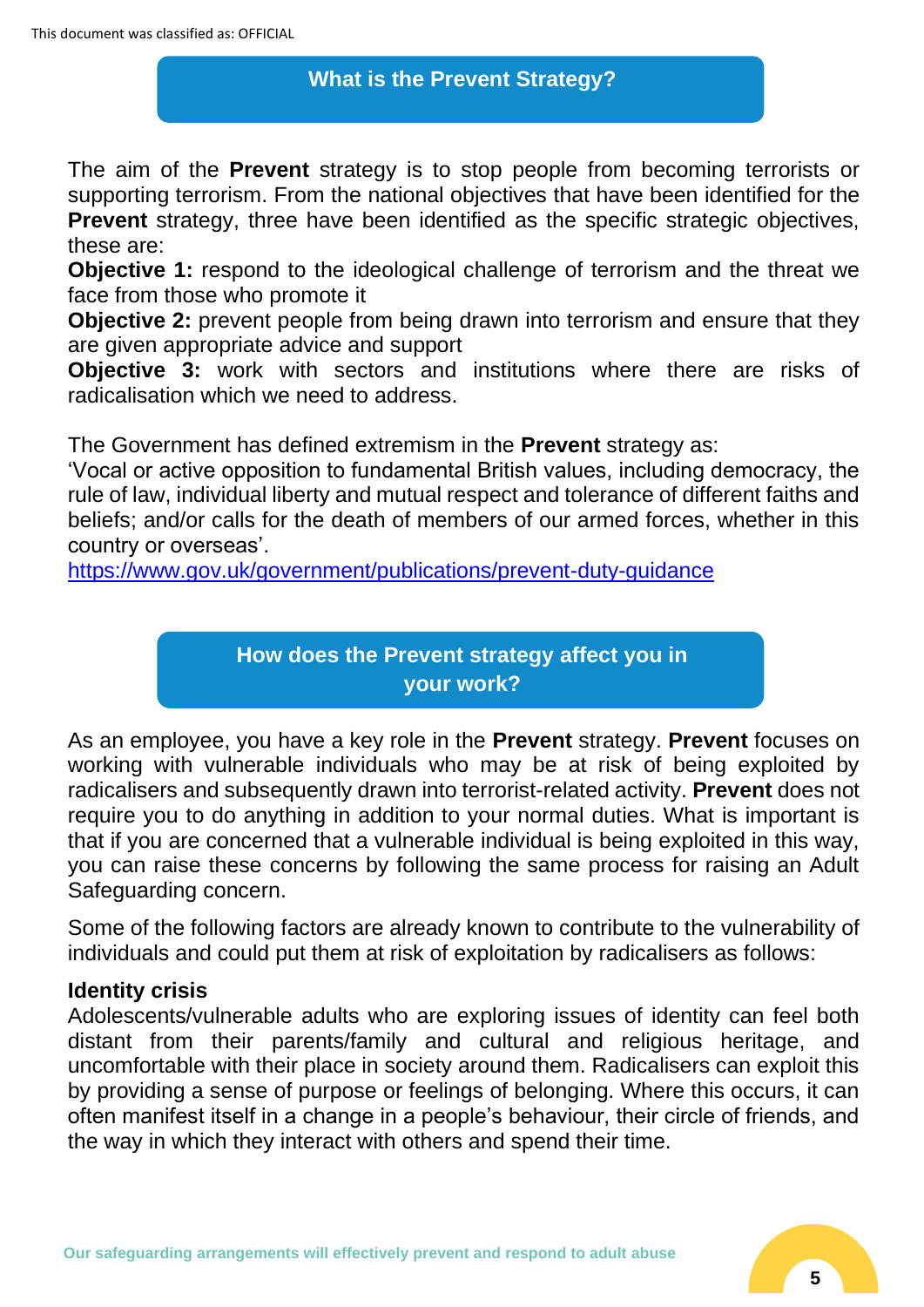#### **Personal crisis**

This may, for example, include significant tensions within the family that produce a sense of isolation of the vulnerable individual from the traditional certainties of family life.

#### **Personal circumstances**

The experience of migration, local tensions or events affecting families in countries of origin may contribute to alienation from UK values and a decision to cause harm to symbols of the community or state.

#### **Unemployment or under-employment**

Individuals may perceive their aspirations for career and lifestyle to be undermined by limited achievements or employment prospects. This can translate to a generalised rejection of civic life and adoption of violence as a symbolic act.

#### **Criminality**

In some cases a vulnerable individual may have been involved in a group that engages in criminal activity or, on occasion, a group that has links to organised crime and be further drawn to engagement in terrorist-related activity.

Any change in an individual's behaviour should not be viewed in isolation and you will need to consider how reliable or significant these changes are. Signs might include:



- parental/family reports of unusual changes in behaviour, friendships or
- actions and requests for assistance
- patients/staff accessing extremist material online
- use of extremist or hate terms to exclude others or incite violence
- writing or artwork that promotes violent extremist messages or images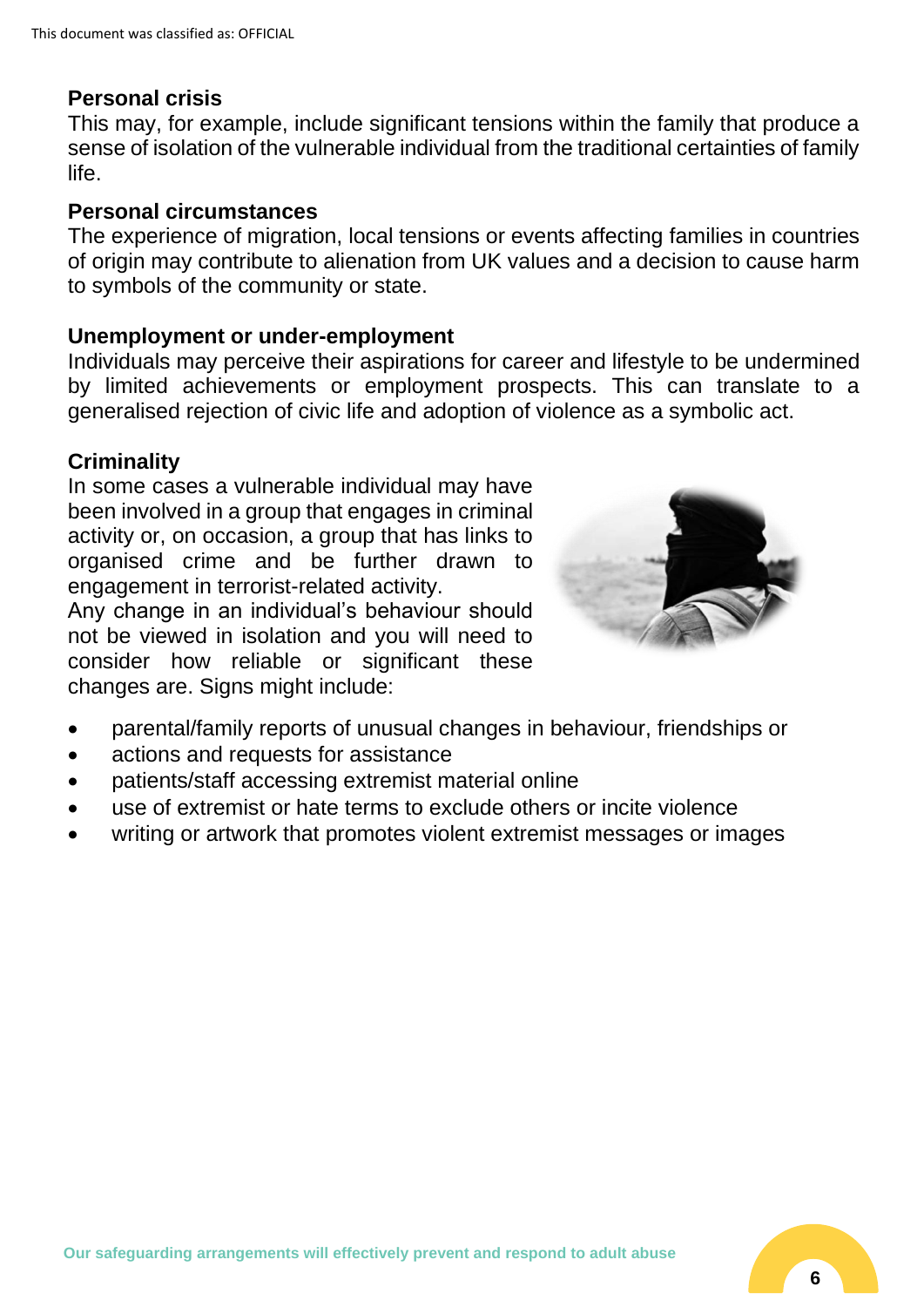## **Understanding Radicalisation**

Radicalisation is not usually an event; rather it is a process in which individuals are drawn into terrorist--related activity. In many cases this process is related to the search for identity, meaning and community. It is a social process, in which peer relationships are likely to be significant in persuading an individual that terrorism is a legitimate course of action. In order for an individual or group to become 'radicalised,' three components are usually present.

Those are the existence of a radical ideology; the involvement of a radicaliser propagating that ideology and the presence of vulnerabilities and local factors which heighten the susceptibility of the individuals or groups to radicalisation. In order for these vulnerabilities to be fully exploited, there will be an absence of factors which would otherwise protect against or act as an obstacle to radicalisation.

Research suggests that there is a two--stage pathway to radicalisation. The first

stage encompasses an attitudinal journey, where an individual begins to hold extremist views. The second stage focuses on behaviours, where extremist views turn into violent actions. The first stage of the journey occurs when a vulnerable state of mind is exposed to a radicalising ideology and draws the individual towards an extremist point of view.



A **vulnerable state of mind** is thought to be the result of a combination of factors, which can include background issues (e.g. entrenched criminality, troubled family background); **experiences and influences** (e.g. friends, family, media) and **unmet psychological needs** (for belonging, status and meaning) to create the opening for extremist ideology.

The second stage of radicalisation is the result of a deepening commitment to the extremist cause brought about by one of three factors: either social (where the cost of disengaging from the extremist network is high); emotional (by cutting themselves off from outside influences and deepening their emotional engagement with the terrorist or extremist cause) or experiential (by participating in terrorist--related activity).

Others categorise this vulnerability to extremism as being a balance of vulnerabilities and opportunities, or 'push' and 'pull' factors.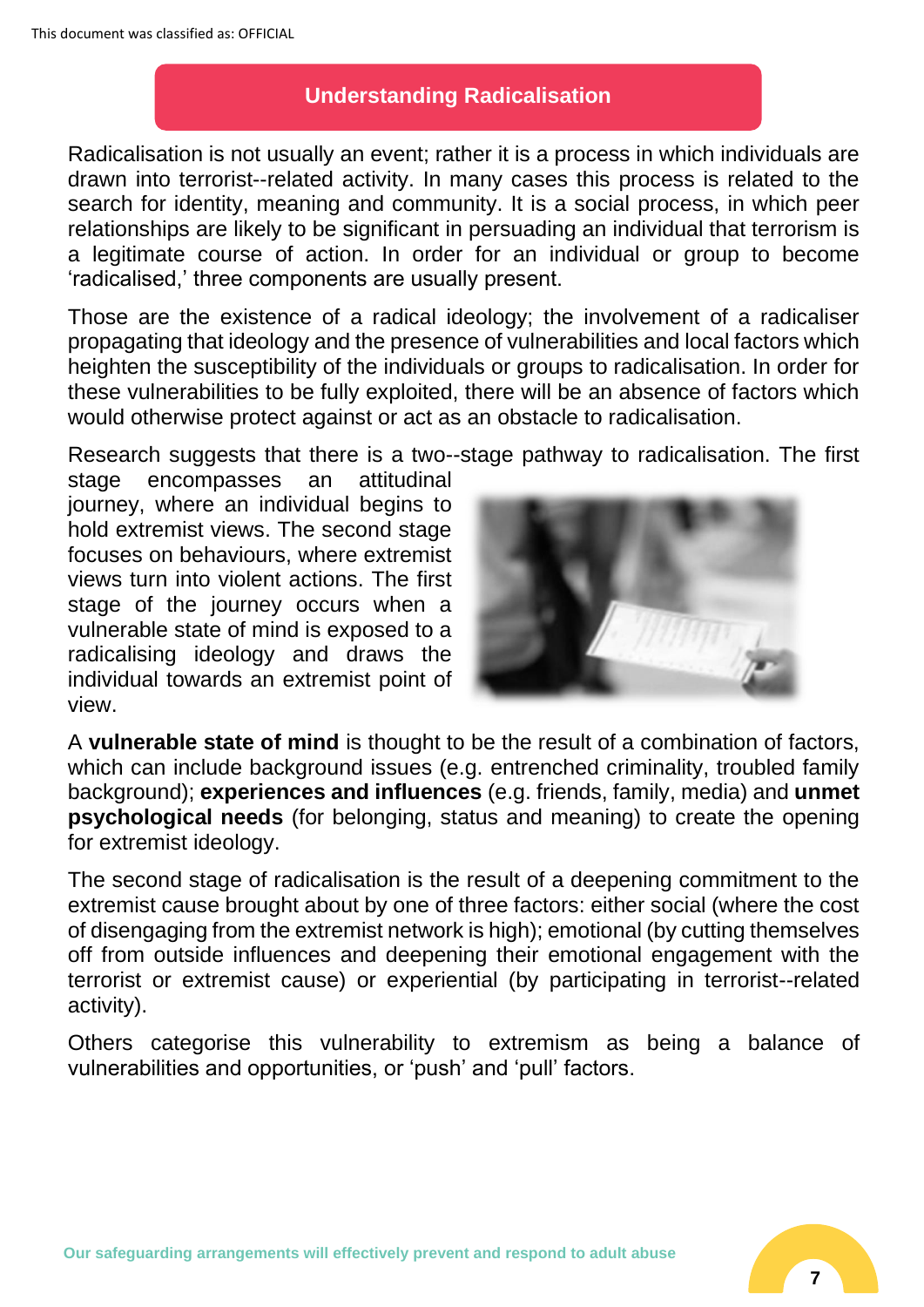| <b>Push factors</b>                                                                                                                                                                                                                                                                                                     | <b>Pull factors</b>                                                                                                                                                                                                                                                                                                                                                                                            |
|-------------------------------------------------------------------------------------------------------------------------------------------------------------------------------------------------------------------------------------------------------------------------------------------------------------------------|----------------------------------------------------------------------------------------------------------------------------------------------------------------------------------------------------------------------------------------------------------------------------------------------------------------------------------------------------------------------------------------------------------------|
| Sense of grievance, injustice<br>Need for identity, meaning,<br>$\bullet$<br>belonging/comradeship<br>Desire for excitement, challenge,<br>$\bullet$<br>adventure<br>Need for status, significance<br>$\bullet$<br>Criminality<br>Attraction to authoritarian ideologies<br>$\bullet$<br>Certain mental health problems | Ideology provides a diagnostic<br>function<br>• Identification with a noble cause,<br>accessing a proxy family, social<br>capital<br>Access to excitement, challenge,<br>$\bullet$<br>adventure<br>Empowered by extremist identity<br>Outlet for criminal capability<br>$\bullet$<br>Opportunity to be an authoritarian<br>leader or follower<br>• Extremist ideologies can make<br>sense of a confusing world |

We use the term 'radicalisation' to describe the process of an individual engaging with an extremist ideology – a 'radicaliser' is therefore someone who influences others to engage in, maintain and deepen their involvement in violent extremist and terrorist activity. A radicaliser's influence can act as a catalyst to terrorist involvement for many individuals who become terrorists.

Whilst radicalisers may be skilled manipulators, often they may also be polite, sociable, likeable and self--disciplined. Such individuals may show a range of positive behaviours and characteristics, and it is often these positive characteristics that give these individuals their power to influence others, and some may even be involved in positive activity not directly linked to radicalisation, such as helping vulnerable people get off drugs, reconcile with their families or stop (some types of) criminal activity. This process is very similar to grooming and is very much an "arm around the shoulder" process rather than coercive pressure.

## **The Online Risk Posed By Violent Extremism**

The internet is a source of much that is positive. It offers unprecedented opportunities for global information exchange, communication, networking and

education. Alongside these benefits however, there are risks, often reflecting those in the offline world.

The offline risks of terrorism and violent extremism are well-known, and these are mirrored online. Terrorists and violent extremists exploit the internet for both operational purposes and as a tool for

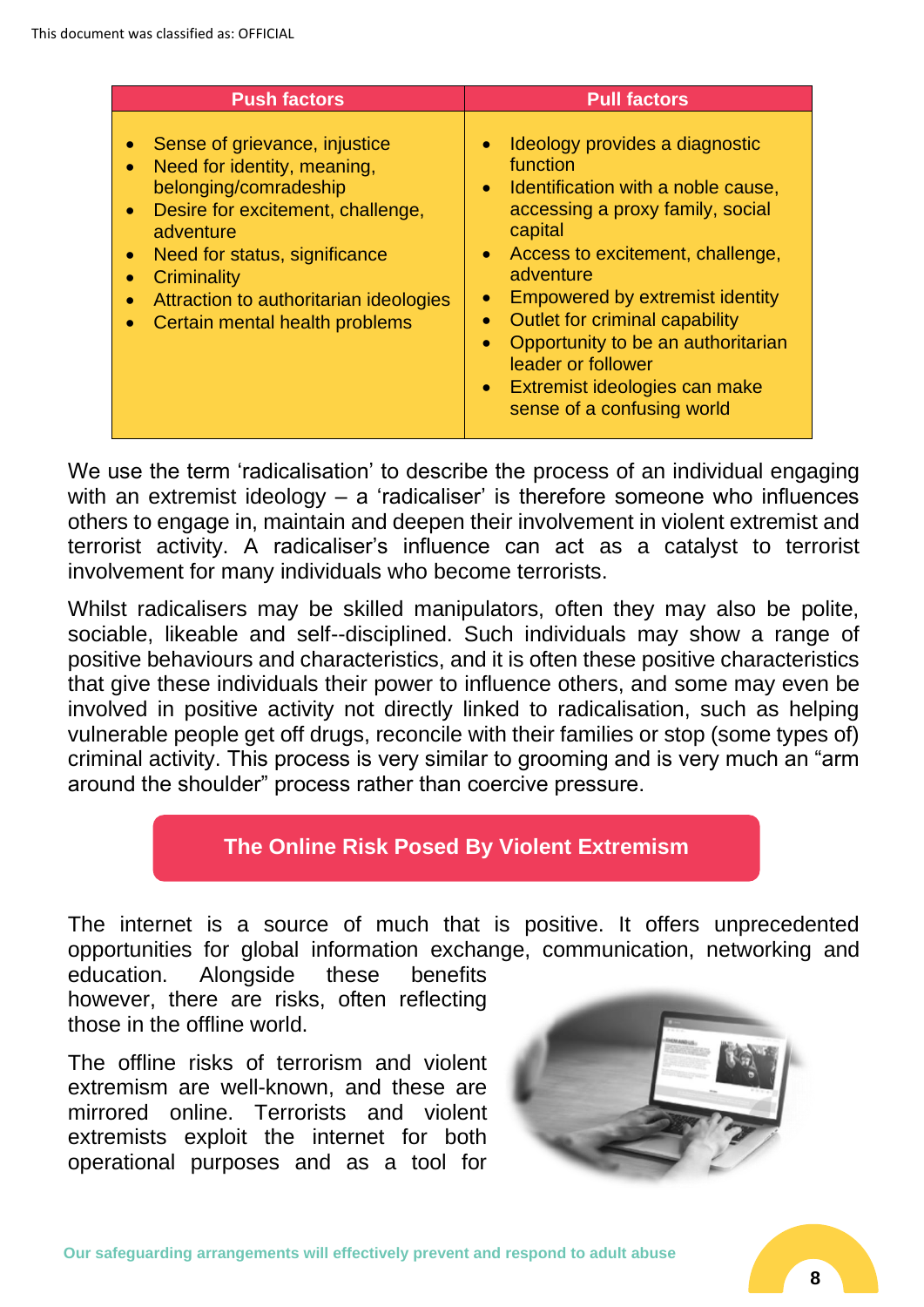radicalisation and recruitment. This represents a serious risk to vulnerable individuals using the internet. The purpose of this document is to raise awareness of these issues and provide practical guidance to those with responsibility for vulnerable individuals to protect them from the threats posed by violent extremism on the internet.

Violent extremists are using the internet to great effect. It has become a key means of influencing and training would-be terrorists, as the case studies demonstrate. Huge numbers of videos, speeches, audio statements, chat forums and gaming platforms exist on the internet designed to spread distorted interpretations of religion and world events, to encourage vulnerable members of society to engage in terrorism.

The threat posed by violent extremist and terrorist material on the internet goes beyond radicalisation. Online bomb-making manuals and instructions are prolific, potentially enabling extremists to prepare terrorist operations without the need for offline training camps or contact with trained specialists.

Relationships formed and developed online can be very strong, while what people do online as a solitary activity can feed feelings of belonging to something bigger and better than themselves alone. Individuals are not always well enough equipped to challenge what they read online; this may be exacerbated in forums or chat rooms where users hold similar views and extreme views can go unchallenged.

While the legislative frameworks surrounding terrorism-related and extreme material on the internet are significantly different from that surrounding child abuse imagery, it must be understood that certain online activities in relation to these types of material may constitute criminal offences.

The Terrorism Acts 2000 and 2006 contain various offences relating to terrorist activity, for example it is an offence to collect, make or possess records of information (including electronic records) likely to be useful to a person committing or preparing an act of terrorism. This would include, for example, bomb-making or explosives manuals, attack planning guidance and information about potential targets. It is also an offence to publish or distribute material which encourages individuals to commit, prepare or instigate acts of terrorism. This could be direct encouragement or indirect encouragement, in the form of glorification of terrorism.

The Public Order Act (as amended) amongst other things creates an offence to possess, publish or distribute material which is threatening, where the intention is to stir up religious or racial hatred. It should be noted that a religious group may also be defined as a group lacking religious belief.

More information can be found at: <http://www.statutelaw.gov.uk/Home.aspx>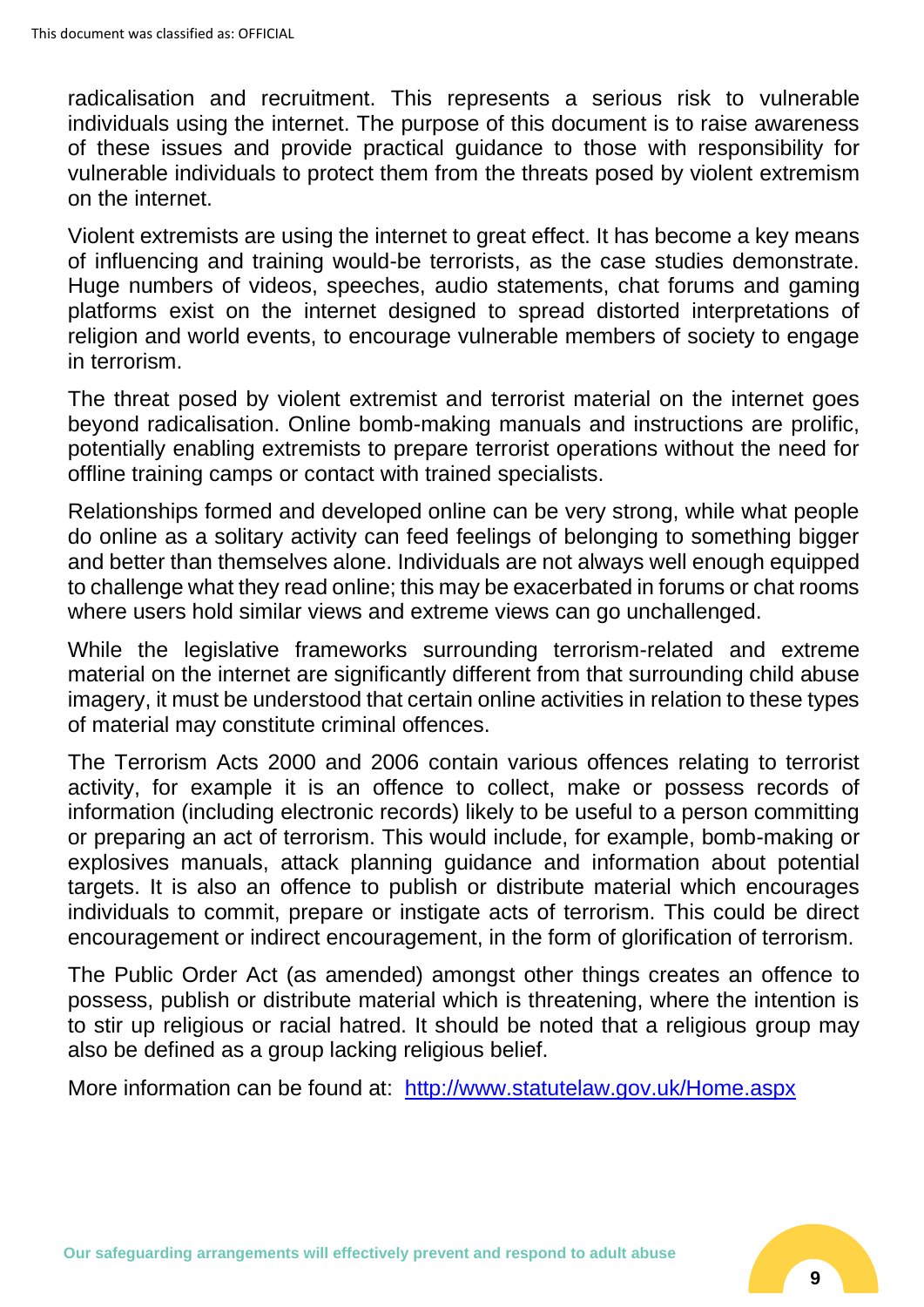Examples of violent extremist content that are likely to be considered inappropriate and may also be illegal fall into two broad categories. These are:

- Materials likely to be useful in preparing, instigating or conducting an act of terrorism. This would include, for example, bomb-making instructions, explosives manuals, and explanations of how to manufacture poisons and weaponry, and targeting information.
- Ideological materials inciting violence and/or hatred. This could include videos of fatal attacks against soldiers or beheadings with accompanying messages of glorification. Speeches and essays by individuals advocating racial or religious supremacy, actively stirring up hatred against other groups would also fall into this category, as would chat forums containing postings encouraging others to emulate the activities of terrorists or bigots.

It is recommended that those with responsibility for or work with vulnerable individuals follow standard guidance on online safety, such as that provided by The Child Exploitation and Online Protection Centre (www.thinkuknow.co.uk).

Additionally, it is recommended that individuals ask filtering companies about the protection their products offer against violent extremist and terrorist-related material in order to determine that they have adequate protection for their needs. Following consultation with industry and communities, a growing number of filtering and parental control software companies now choose to work with the Home Office to ensure their products provide an enhanced level of protection against material that promotes terrorism.

You will need to use your judgement in determining the significance of any unusual changes in behaviour. The following are examples of vulnerable individuals who became involved in terrorist attacks: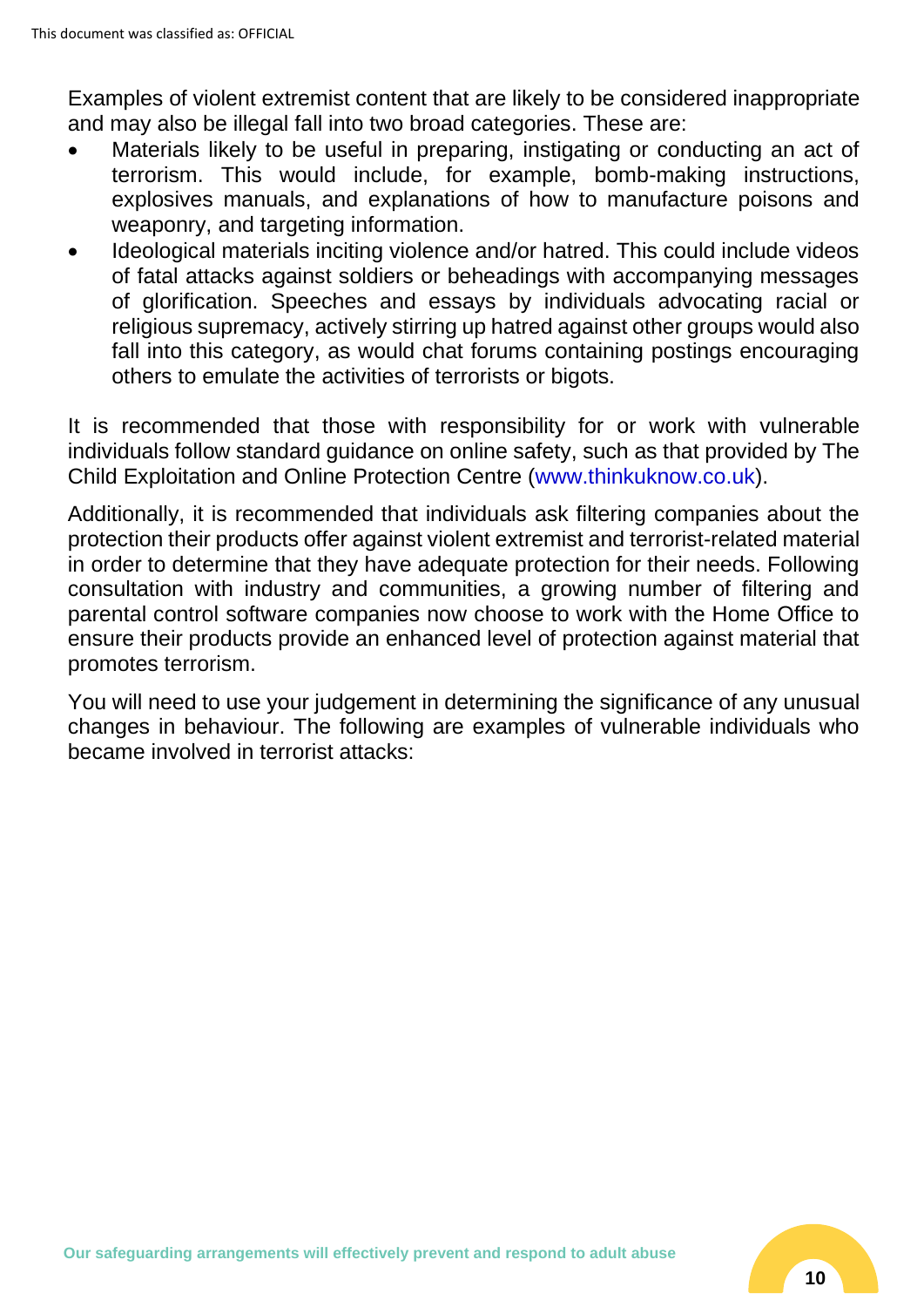#### **Case Study 1 A patient: Nicky Reilly**

Nicky Reilly received a life sentence having attempted to detonate an improvised explosive device at a restaurant in Exeter in May 2008. He had been preparing to detonate three bombs, created using glass bottles and containing about 500 nails, caustic soda and kerosene, when one exploded in his hands. Reilly was known to have learning difficulties and Asperger's Syndrome; he struggled to make friends and had regular contact with health and social services.

During his trial Nicky admitted attempted murder and preparing an act of terrorism and stated he was encouraged by radicalisers on the internet. During the trial it was also noted that while Nicky was encouraged by literature and individuals via the internet, he was self-radicalised.

**Case Study 2 Healthcare Worker: Bilal Abdullah** Bilal Abdullah, an NHS doctor, and Kafeel Ahmed, a PhD student, were involved in staging the attack on Glasgow Airport in 2007. The two men left car bombs outside a nightclub and in a street in Central London, but failed to detonate. A day later a burning Jeep filled with gas canisters was driven into Glasgow Airport. The academic died from the severe burns he suffered after driving the vehicle into the airport terminal. The NHS doctor was later convicted of conspiracy to murder and to cause explosions. Dr. Abdulla, who was born in the UK, admitted in court that he was "a terrorist" as defined by English law. The court was told that Dr. Abdulla was a "religious extremist and a bigot" who held the most extreme form of Islamist views.

The individuals in these examples came from different cultural and socio-economic backgrounds and appear to have very little in common. However, they each became victims of radicalisation. Radicalisation is usually a process not an event. During that process it is possible to intervene to prevent vulnerable people being drawn into terrorist-related activity. This is by intervening in the

pre-criminal space. There is no single profile which would identify an individual who may be susceptible to radicalisation. There is no expectation that staff will take on surveillance or enforcement role as a result of **Prevent**. Rather, staff must work with partner organisations to contribute to the prevention of terrorism by safeguarding and protecting vulnerable individuals and making safety a shared endeavour.

A concern that an individual may be vulnerable to exploitation does not mean you think a person is a terrorist; it means that you are concerned they are prone to being exploited by others, and so therefore have a safeguarding concern.

Staff must recognise **Prevent** as part of their safeguarding responsibilities. We are all responsible for safeguarding vulnerable people from any form of exploitation, and the possible risk to a vulnerable individual from extremism. If you notice that a person is vulnerable to being exploited, and you are aware of any changes in behaviour or routines that lead you to have concerns that they are being exploited, you should check with colleagues and other services that may be involved with the person or this/her family to discuss your concerns and to gather further information.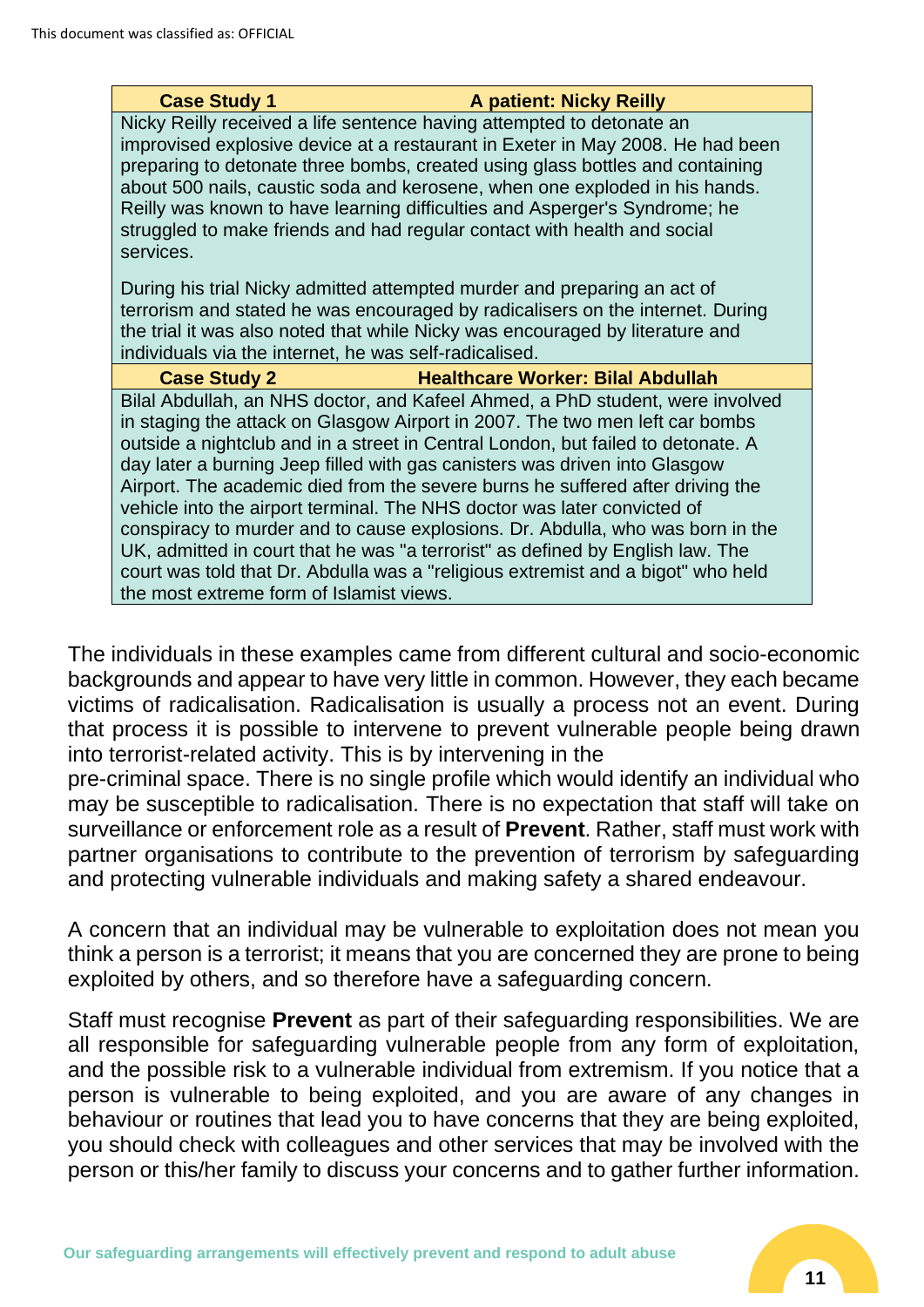Share your concerns with your line manager and the **Prevent** lead for the organisation. They can advise you on any further action that may need to be taken. **Key Contacts**

If you have immediate concerns that an individual is presenting an immediate terrorist risk to themselves, others or property, then you must contact the police on 999 or National Counter-Terrorism Hotline on 0800 789 321, and your safeguarding point of contact. This should then be escalated to appropriate managers.

#### **Channel Process**

#### **What is Channel?**

Channel is an early intervention multi-agency process designed to safeguard vulnerable people from being drawn into violent extremist or terrorist behaviour. Channel works in a similar way to existing safeguarding partnerships aimed at protecting vulnerable people.

#### **How does Channel work?**

Channel is designed to work with individuals of any age who are at risk of being exploited by extremist or terrorist ideologues. The process is shaped around the circumstances of each person and can provide support for any form of radicalisation or personal vulnerabilities.

Each Channel Panel is chaired by a local authority and brings together a range of multi-agency partners to collectively assess the risk and can decide whether a support package is needed. The group may include statutory and non-statutory partners, as well as lead safeguarding professionals. If the group feels the person would be suitable for Channel, it will look to develop a package of support that is bespoke to the person.

The partnership approach ensures those with specific knowledge and expertise around the vulnerabilities of those at risk are able to work together to provide the best support.

#### **What does Channel support look like?**

Whilst support for vulnerable individuals may come from within your organisation's internal structures, or community circles, there will be times when the support needed is beyond that. In England and Wales this is often a process chaired by the Local Authority, known as Channel. In Scotland this is often a process called Prevent Professional Concerns (PPC).

The Channel process is a key element in the **Prevent** strategy. It is the process to safeguard individuals by assessing their vulnerability of becoming involved in terrorist activity in some capacity. Channel is all about early intervention to protect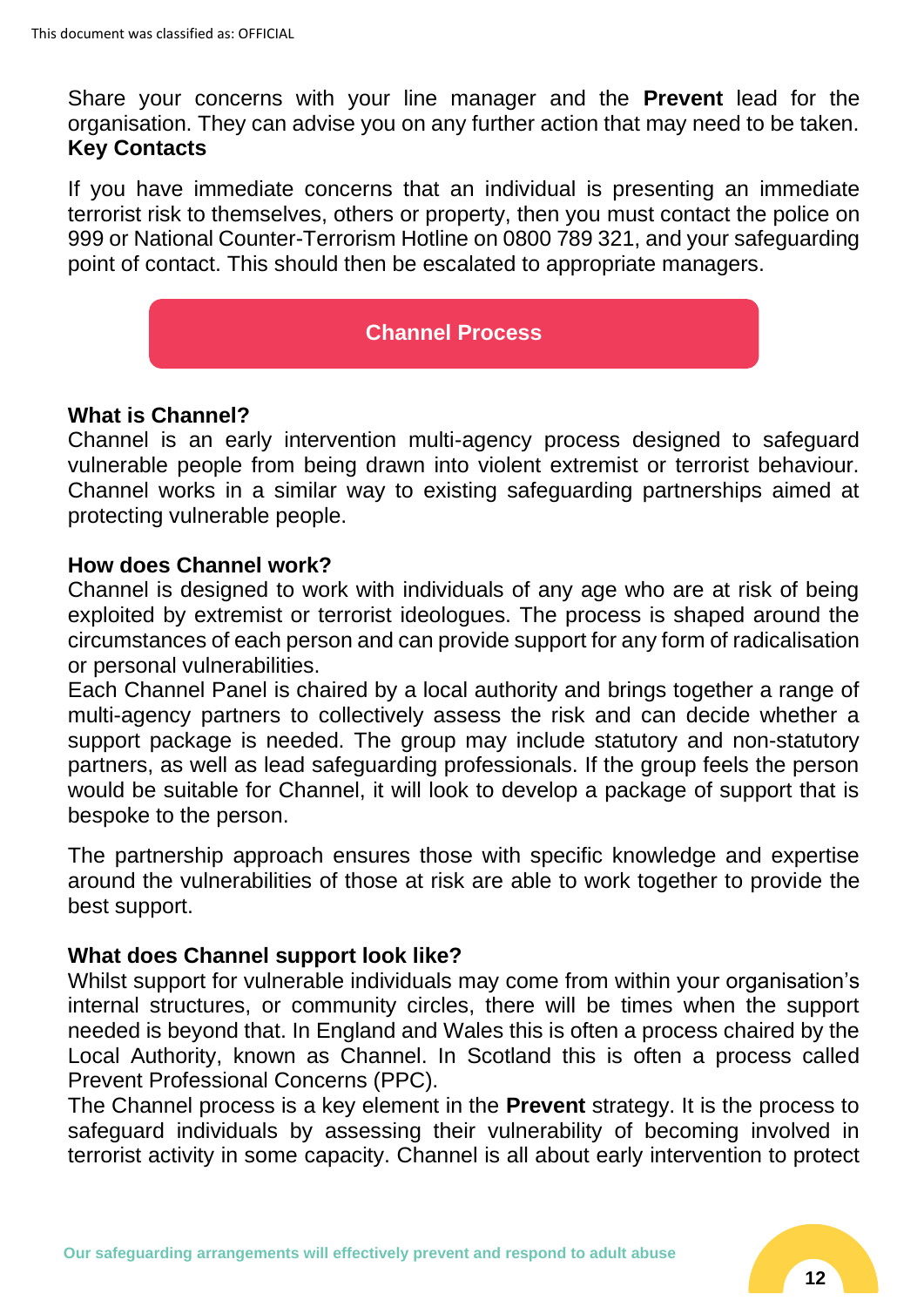and divert people away from the opportunity of becoming involved in any terroristrelated activity.



If the person is suitable for help through the Channel process, support packages and interventions will be put in place.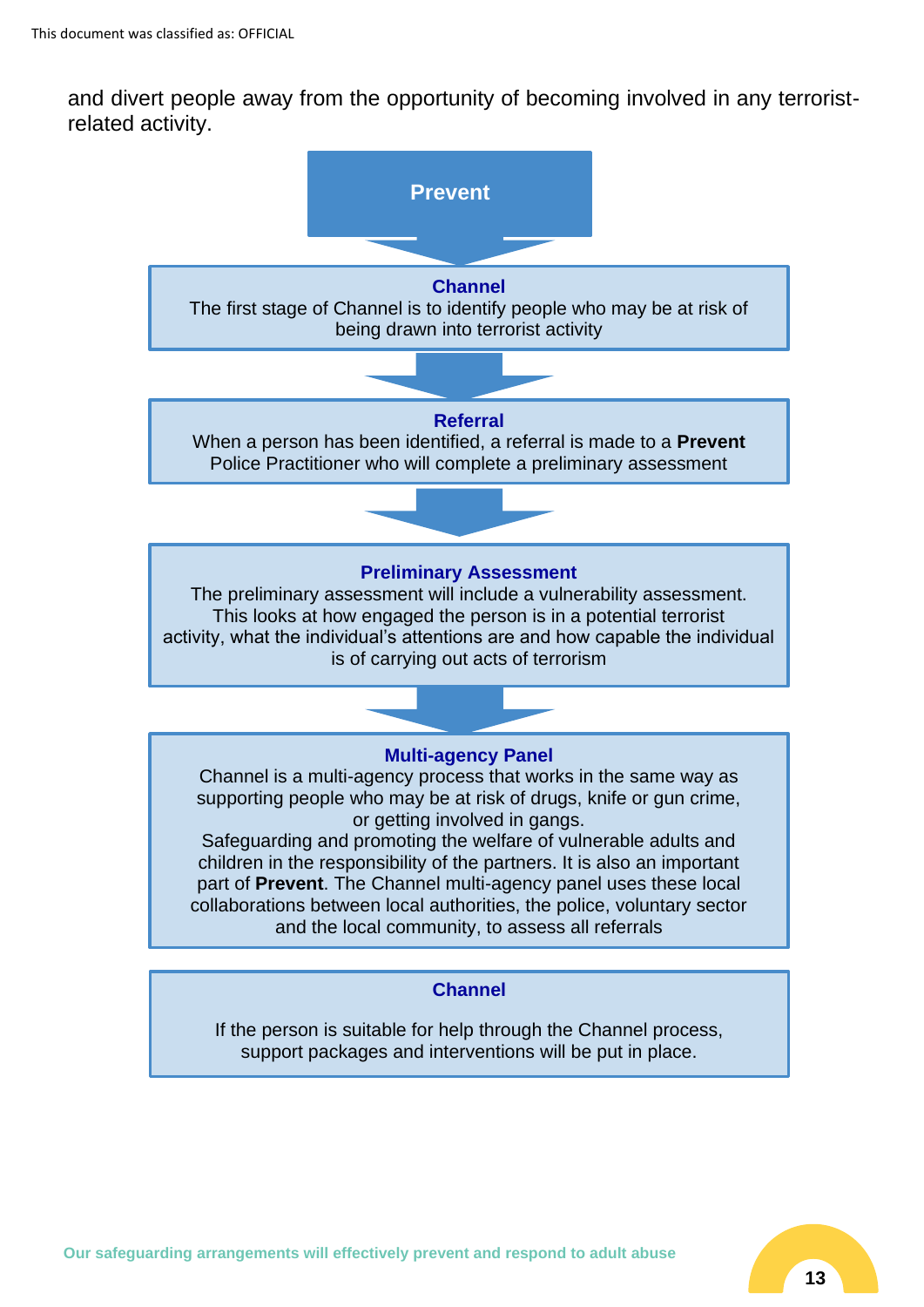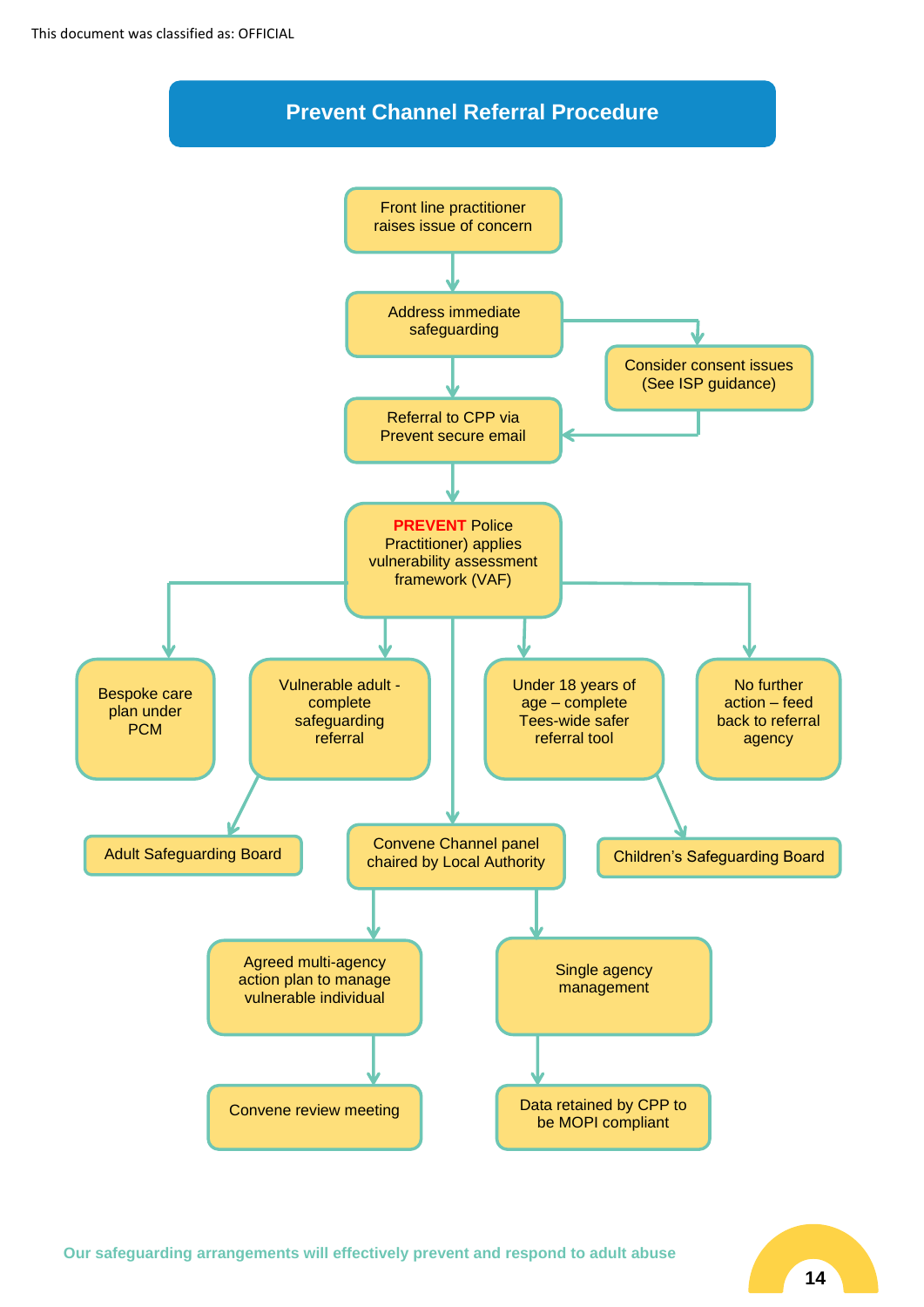#### **Summary**

The UK faces a range of terrorist threats. All the terrorist and non-violent extremist groups who pose a threat to us seek to radicalise and recruit people to their cause. But the percentage of people who are prepared to support violent extremism in this country is very small. It is significantly greater amongst young people. It must be noted that Prevent also has the mandate and responsibility for

dealing with non-ideologically motivated Education Establishment Massacre threat (including Further and Higher education) and INCEL (involuntary celibacy) risks.

We now have more information about the factors which encourage people to support terrorism and then to engage in terrorist-related activity. It is important to understand these factors if we are to prevent radicalisation and minimise the risks it poses to our national security.

We judge that radicalisation is driven by an ideology which sanctions the use of violence; by propagandists for that ideology here and overseas; and by personal vulnerabilities and specific local factors which, for a range of reasons, make that ideology seem both attractive and compelling.

There is evidence to indicate that support for terrorism is associated with rejection of a cohesive, integrated, multi-faith society and of parliamentary democracy. Work to deal with radicalisation will depend on developing a sense of belonging to this country and support for our core values. Terrorist groups can take up and exploit ideas which have been developed and sometimes popularised by extremist organisations which operate legally in this country. This has significant implications for the scope of our Prevent strategy. Evidence also suggests that some (but by no means all) of those who have been radicalised in the UK had previously participated in extremist organisations.

**There is an e-learning training course available which gives further information about PREVENT and CHANNEL referrals. It is advisable to complete this, please follow the link:** [http://www.lsab.org.uk/channel-general](http://www.lsab.org.uk/channel-general-awareness-e-learning/)[awareness-e-learning/](http://www.lsab.org.uk/channel-general-awareness-e-learning/)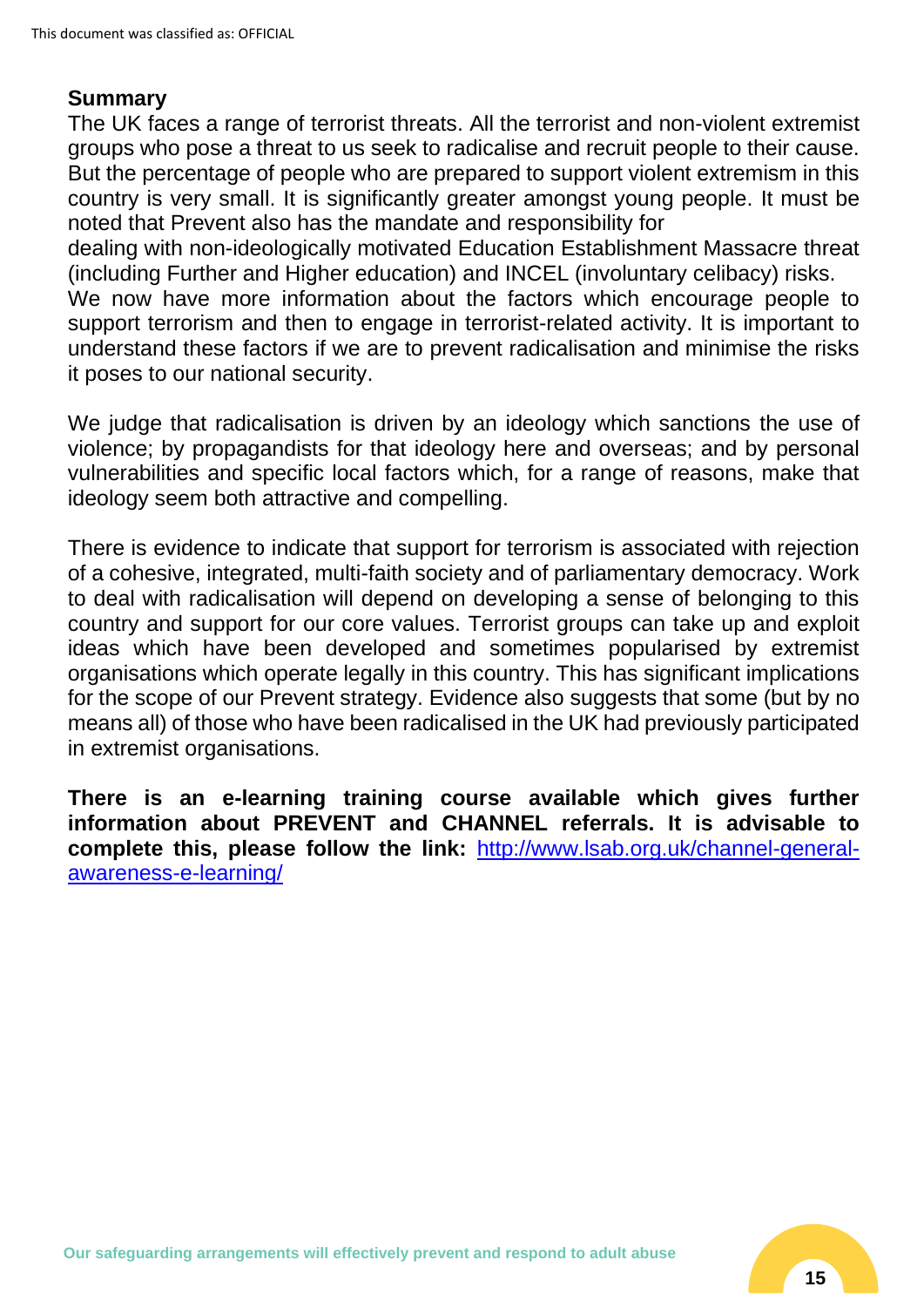## **Useful References and Websites**

**Government's Prevent Duty Guidance 2015**: (as updated) <https://www.gov.uk/government/publications/prevent-duty-guidance>

**Building Partnerships, Staying Safe, The health sector contribution to HM Government's Prevent strategy: guidance for health care workers, 2011** [https://www.gov.uk/government/publications/the-use-of-social-media-for-online-](https://www.gov.uk/government/publications/the-use-of-social-media-for-online-radicalisation)

[radicalisation](https://www.gov.uk/government/publications/the-use-of-social-media-for-online-radicalisation)

#### **E-Learning:**

[https://www.elearning.prevent.homeoffice.gov.uk/edu/screen1.html#](https://www.elearning.prevent.homeoffice.gov.uk/edu/screen1.html)

<http://www.lsab.org.uk/channel-general-awareness-e-learning/>

#### **Support Information**

**[https://www.gov.uk/government/publications/prevent-duty](https://www.gov.uk/government/publications/prevent-duty-guidance/revised-prevent-duty-guidance-for-england-and-wales)[guidance/revised-prevent-duty-guidance-for-england-and-wales](https://www.gov.uk/government/publications/prevent-duty-guidance/revised-prevent-duty-guidance-for-england-and-wales)**

**[https://www.actearly.uk](https://www.actearly.uk/)**

**[www.gov.uk/ACT](http://www.gov.uk/ACT)**

**Working together to Prevent terrorism - visit [www.ltai.info](http://www.ltai.info/)**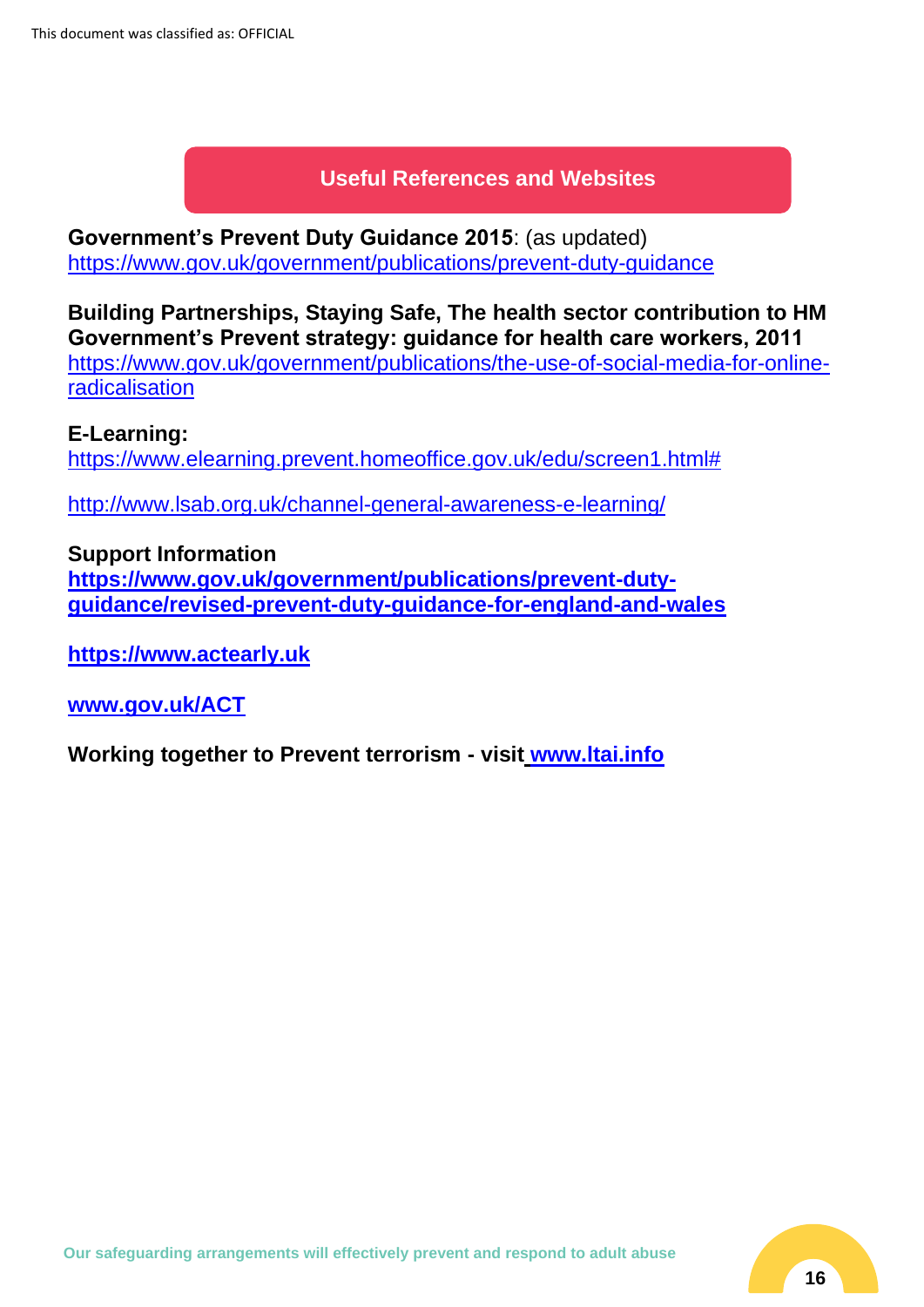#### **Referral Process**

#### **REFERRAL PROCESS**

**By sending this form you consent for it to arrive with both your dedicated Local Authority safeguarding team & Prevent policing team for a joint assessment.** Wherever possible we aim to give you feedback on your referral, please be aware, however, that this is not always possible due to data-protection & other case sensitivities.

Once you have completed this form, please email it to**: prevent.contest@cleveland.pnn.police.uk**

If you have any questions whilst filling in the form, please call: **01642 301330 or 01642 301337**

| <b>INDIVIDUAL'S BIOGRAPHICAL &amp; CONTACT DETAILS</b> |                                                                                          |  |
|--------------------------------------------------------|------------------------------------------------------------------------------------------|--|
| Forename(s):                                           | First Name(s)                                                                            |  |
| Surname:                                               | Last Name                                                                                |  |
| Date of Birth (DD/MM/YYYY):                            | D.O.B.                                                                                   |  |
| Approx. Age (if DoB unknown):                          | Please Enter                                                                             |  |
| Gender:                                                | Please Describe                                                                          |  |
| Known Address(es):                                     | Identify which address is the Individual's current residence                             |  |
| Nationality / Citizenship:                             | Stated nationality / citizenship documentation (if any)                                  |  |
| Immigration / Asylum Status:                           | Immigration status? Refugee status? Asylum claimant? Please describe.                    |  |
| <b>Primary Language:</b>                               | Does the Individual speak / understand English? What is the Individual's first language? |  |
| <b>Contact Number(s):</b>                              | Telephone Number(s)                                                                      |  |
| <b>Email Address(es):</b>                              | Email Address(es)                                                                        |  |
| <b>Any Other Family Details:</b>                       | Family makeup? Who lives with the Individual? Anything relevant.                         |  |

#### **DESCRIBE CONCERNS In as much detail as possible, please describe the specific concern(s) relevant to Prevent.**

#### Please Describe

#### **FOR EXAMPLE:**

- How / why did the Individual come to your organisation's notice in this instance?
- Does it involve a specific event? What happened? Is it a combination of factors? Describe them.
- Has the Individual discussed personal travel plans to a warzone or countries with similar concerns? Where? When? How?
- Does the Individual have contact with groups or individuals that cause you concern? Who? Why are they concerning? How frequent is this contact?
- Is there something about the Individual's mobile phone, internet or social media use that is worrying to you? What exactly? How do you have access to this information?
- Has the Individual expressed a desire to cause physical harm, or threatened anyone with violence? Who? When? Can you remember what was said / expressed exactly?
- Has the Individual shown a concerning interest in hate crimes, or extremists, or terrorism? Consider *any* extremist ideology, group or cause, as well as support for "school-shooters" or public-massacres, or murders of public figures.
- Please describe any other concerns you may have that are not mentioned here.

| <b>COMPLEX NEEDS</b> | Is there anything in the Individual's life that you think might be affecting their wellbeing<br>or that might be making them vulnerable in any sense? |
|----------------------|-------------------------------------------------------------------------------------------------------------------------------------------------------|
| Please Describe      |                                                                                                                                                       |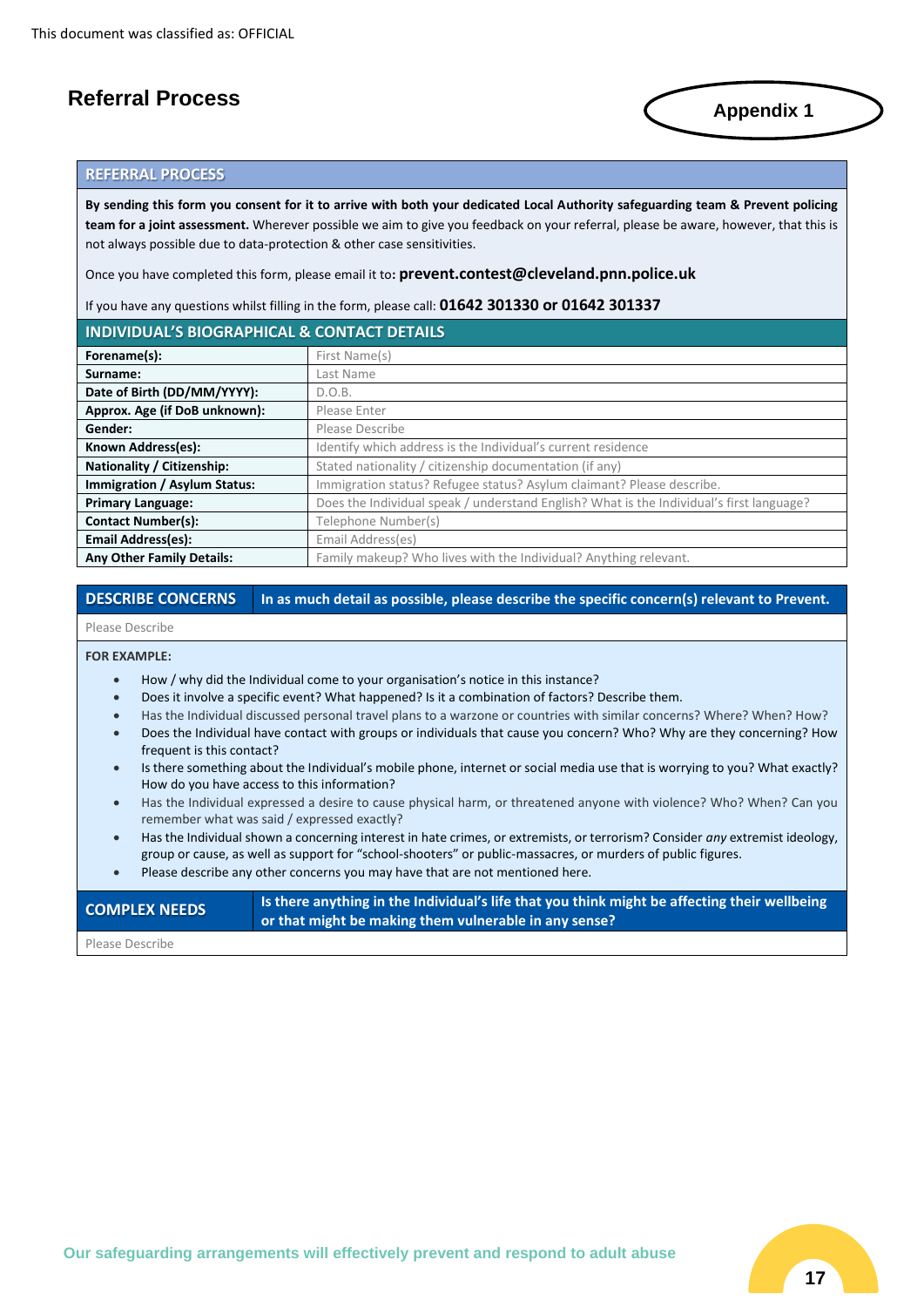| PERSON WHO FIRST IDENTIFIED THE CONCERNS              |                                          |  |
|-------------------------------------------------------|------------------------------------------|--|
| Do they wish to remain anonymous?                     | Yes / No                                 |  |
| Forename:                                             | Referrers First Name(s)                  |  |
| Surname:                                              | <b>Referrers Last Name</b>               |  |
| <b>Professional Role &amp; Organisation:</b>          | Referrers Role / Organisation            |  |
| Relationship to Individual:                           | Referrers Relationship To The Individual |  |
| <b>Contact Telephone Number:</b>                      | Referrers Telephone Number               |  |
| <b>Email Address:</b>                                 | <b>Referrers Email Address</b>           |  |
| PERSON MAKING THIS REFERRAL (if different from above) |                                          |  |
| Forename:                                             | Contact First Name(s)                    |  |
| Surname:                                              | <b>Contact Last Name</b>                 |  |
| <b>Professional Role &amp; Organisation:</b>          | <b>Contact Role &amp; Organisation</b>   |  |
| <b>Relationship to Individual:</b>                    | Contact Relationship to the Individual   |  |
| <b>Contact Telephone Number:</b>                      | Contact Telephone Number                 |  |
| <b>Email Address:</b>                                 | <b>Contact Email Address</b>             |  |

| <b>RELEVANT DATES</b>                 |                                          |
|---------------------------------------|------------------------------------------|
| Date the concern first came to light: | When were the concerns first identified? |
| Date referral made to Prevent:        | Date this form was completed & sent off? |

#### **FOR EXAMPLE:**

- Victim of crime, abuse or bullying.
- Work, financial or housing problems.
- Citizenship, asylum or immigration issues.
- Personal problems, emotional difficulties, relationship problems, family issues, ongoing court proceedings.
- On probation; any erratic, violent, self-destructive or risky behaviours, or alcohol / drug misuse or dependency.
- Expressed feelings of injustice or grievance involving any racial, religious or political issue, or even conspiracy theories.
- Educational issues, developmental or behavioural difficulties, mental ill health (see **Safeguarding Considerations** below).
- Please describe any other need or potential vulnerability you think may be present but which is not mentioned here.

|  | <b>OTHER INFORMATION</b> | Please prov  |
|--|--------------------------|--------------|
|  |                          | military ser |

**Ide any further information you think may be relevant, e.g. social media details,** vice number, other agencies or professionals working with the Individual, etc..

Please Describe

| <b>REFERRER'S ORGANISATIONAL PREVENT CONTACT (if different from above)</b> |                                          |  |
|----------------------------------------------------------------------------|------------------------------------------|--|
| Forename:                                                                  | Referrers First Name(s)                  |  |
| Surname:                                                                   | Referrers Last Name                      |  |
| <b>Professional Role &amp; Organisation:</b>                               | Referrers Role / Organisation            |  |
| <b>Relationship to Individual:</b>                                         | Referrers Relationship To The Individual |  |
| <b>Contact Telephone Number:</b>                                           | Referrers Telephone Number               |  |
| <b>Email Address:</b>                                                      | <b>Referrers Email Address</b>           |  |

| <b>SAFEGUARDING CONSIDERATIONS</b>                                                                |          |
|---------------------------------------------------------------------------------------------------|----------|
| Does the Individual have any stated or diagnosed disabilities, disorders or mental health issues? | Yes / No |
| Please describe, stating whether the concern has been diagnosed.                                  |          |
| Have you discussed this Individual with your organisations Safeguarding / Prevent lead?           | Yes / No |
| What was the result of the discussion?                                                            |          |
| Have you informed the Individual that you are making this referral?                               | Yes / No |
| What was the response?                                                                            |          |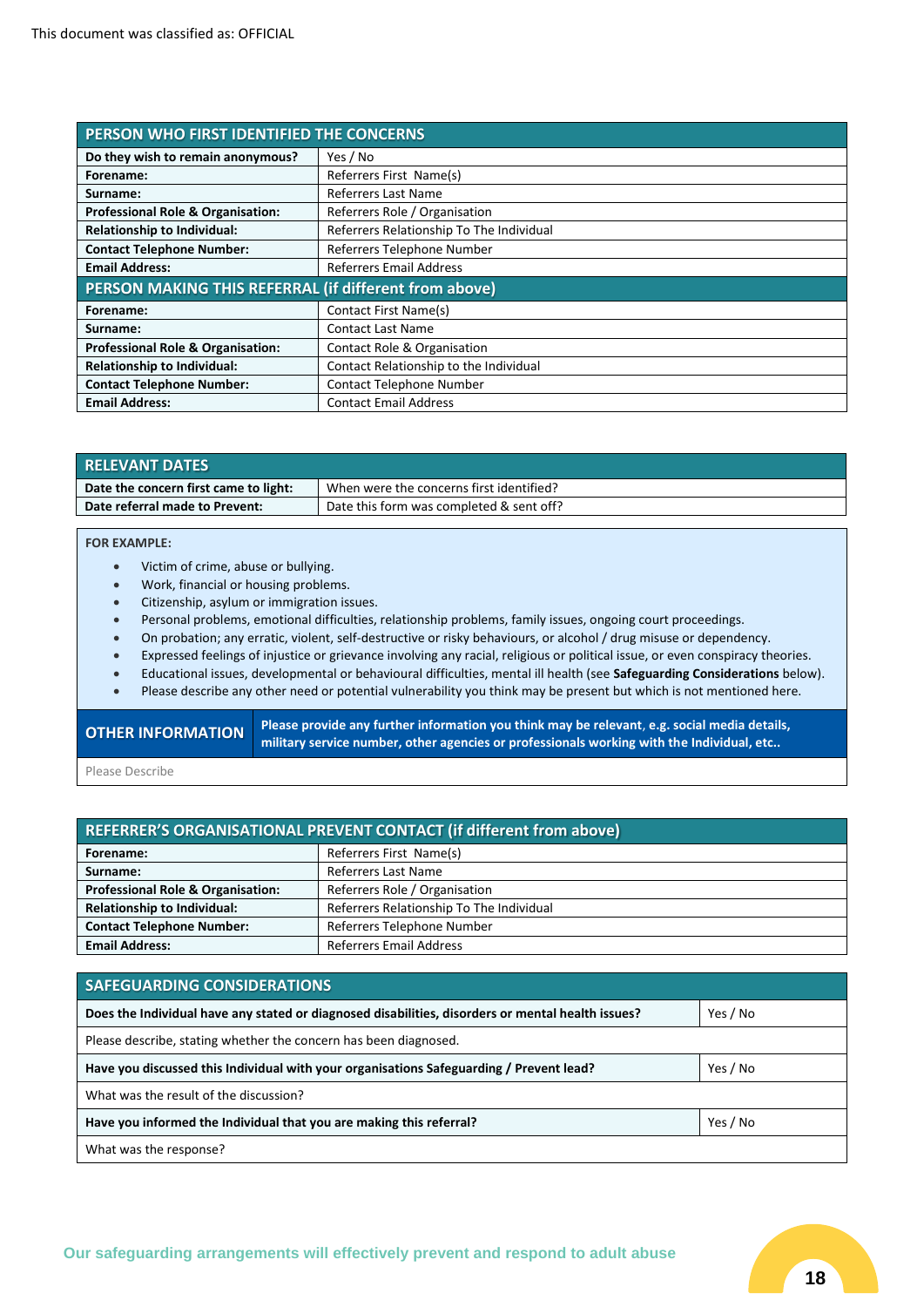| Have you taken any direct action with the Individual since receiving this information? | Yes / No |
|----------------------------------------------------------------------------------------|----------|
| What was the action & the result?                                                      |          |
| Have you discussed your concerns around the Individual with any other agencies?        | Yes / No |
| What was the result of the discussion?                                                 |          |

| INDIVIDUAL'S EMPLOYMENT / EDUCATION DETAILS |                                       |
|---------------------------------------------|---------------------------------------|
| <b>Current Occupation &amp; Employer:</b>   | Current Occupation(s) & Employer(s)   |
| Previous Occupation(s) & Employer(s):       | Previous Occupation(s) & Employer(s)  |
| Current School / College / University:      | Current Educational Establishment(s)  |
| Previous School / College / University:     | Previous Educational Establishment(s) |

#### **THANK YOU**

**Thank you for taking the time to make this referral. Information you provide is valuable and will always be assessed. If there is no Prevent concern but other safeguarding issues are present, this information will be sent to the relevant team or agency to provide the correct support for the individual(s) concerned.**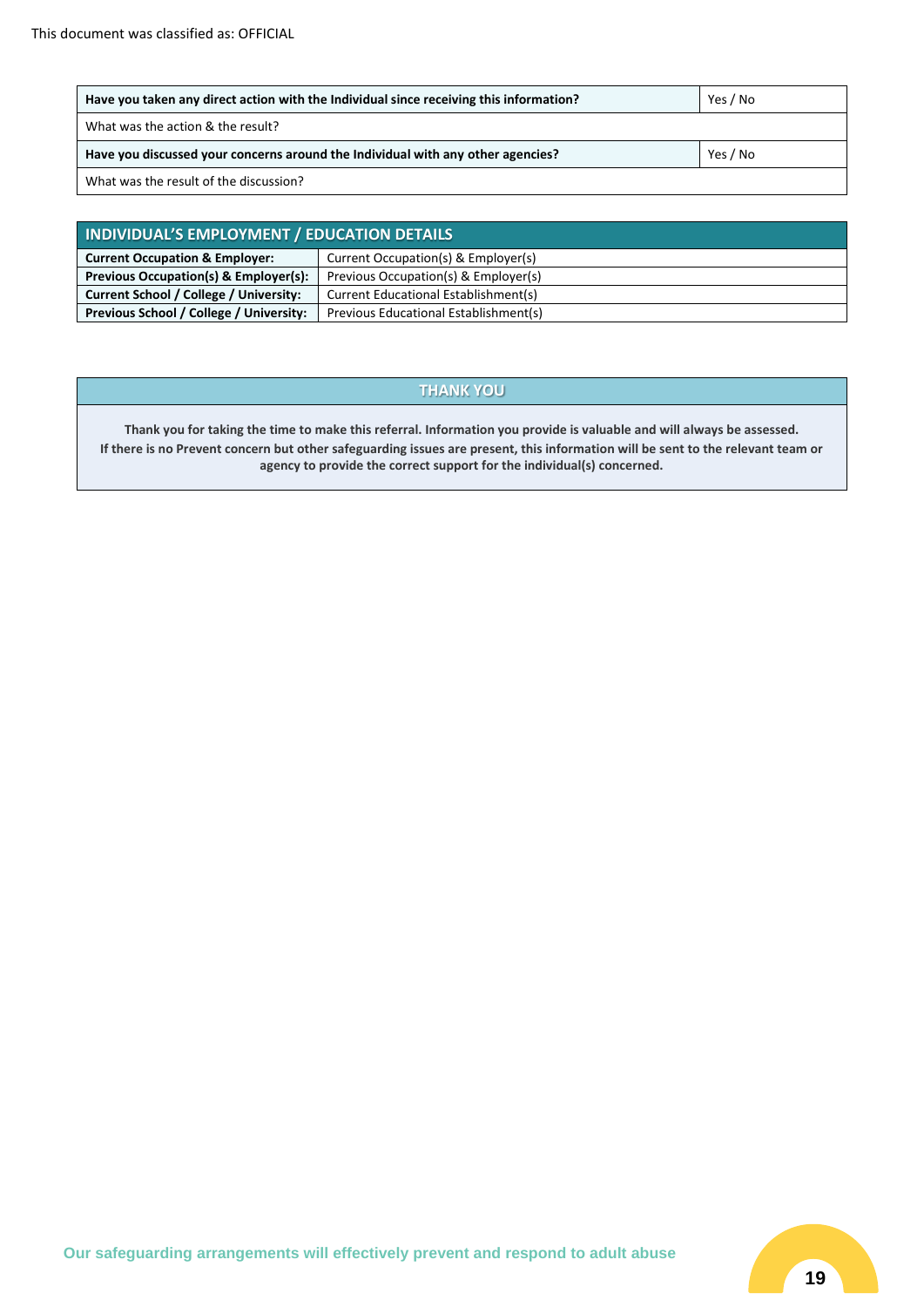

#### **Teeswide Safeguarding Adults Board Safeguarding Adults Workbook Assessment**

Notice to Learners: You should complete the following questions without any help and submit answers to your line manager.

#### **Question 1**

Which of the following is true to recognise an individual who is susceptible to radicalisation? *(Please circle the answer that applies)*

- a) the individual can be influenced by their religion
- b) the individual can be influenced by their ethnicity
- c) the individual can be influenced by their culture
- d) there is no one profile to identify an individual

#### **Question 2**

If you became aware of any issues that relate to the exploitation of vulnerable individuals which could lead them into terrorist-related activity what would you do with this information?

*(Please circle the answers that applies).* 

- a) raise a safeguarding concern
- b) contact the police if the danger is imminent
- c) discuss this with their family

#### **Question 3**

List the 4 key principles of CONTEST

- **1.**
- **2.**
- **3.**
- **4.**

#### **Question 4**

Who can you speak to in confidence should you have any concerns regarding exploitation by radicalisers?

- a) the individuals family/carers
- b) line manager or the adult safeguarding team
- c) local authority

#### **Question 5**

Radicalisation is usually an event and not process: True / False

#### **Question 6**

It is possible to intervene to prevent vulnerable people being drawn into terrorist activity? Yes / No

| $\overline{\phantom{a}}$ N<br>ame∖ |  |
|------------------------------------|--|
| Job Role                           |  |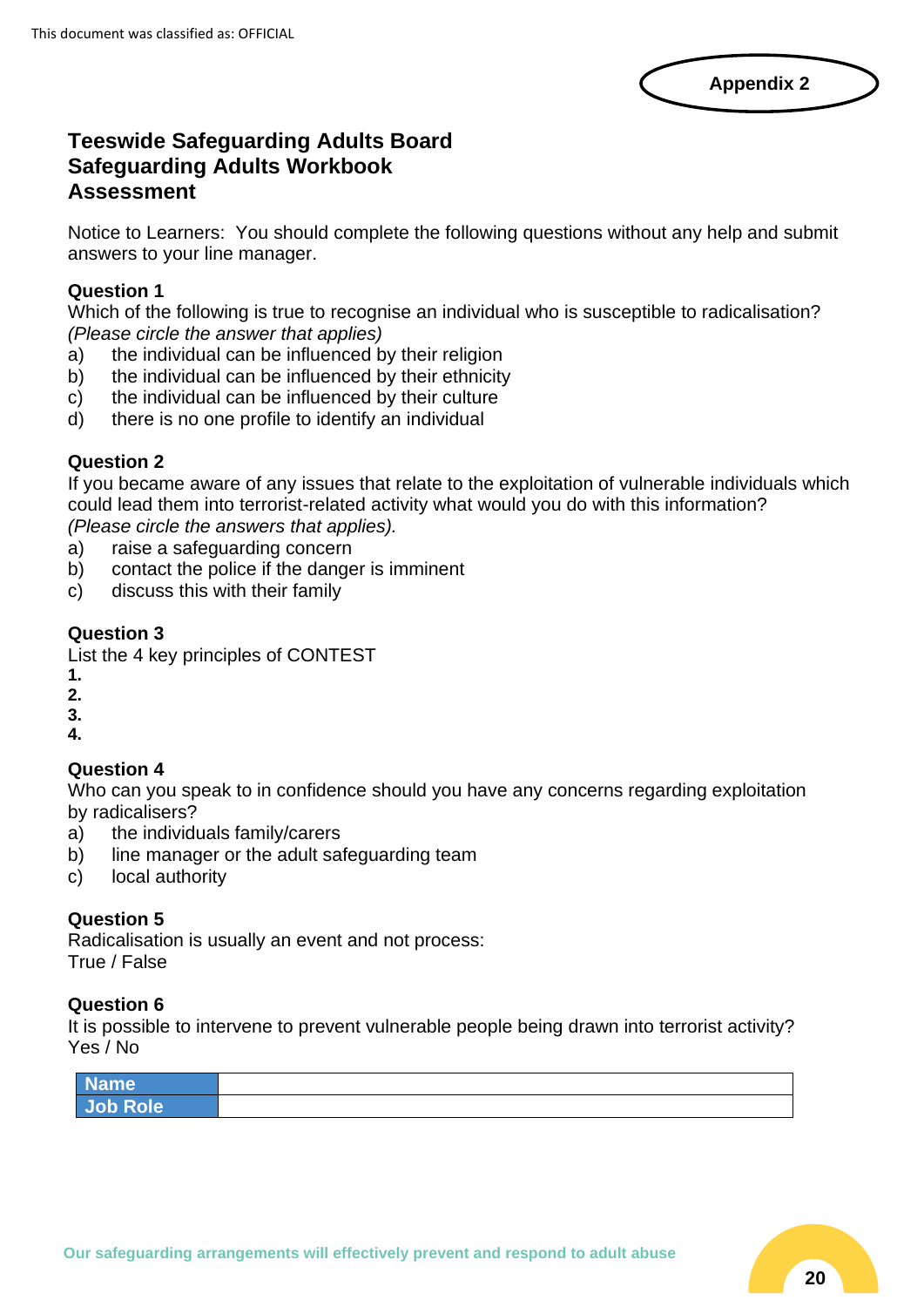## **Evaluation**

#### **Name:**

**Appendix 3**

Once completed please forward the workbook evaluation *(i.e. this page)* and the Certificate of Completion) to the Teeswide Safeguarding Adults Board, Business Unit, using the contact details below, who will make a record of completion and issue a certificate. Completion records may be shared with the training leads of your commissioning organisation to ensure that your staff development record remains up to date.

**Teeswide Safeguarding Adults Board Business Unit, Kingsway House, West Precinct, Billingham, TS23 2NX Email:** [tsab.businessunit@stockton.gov.uk](mailto:tsab.businessunit@stockton.gov.uk)

| 1. Why did you complete this workbook?                                                                    |                   |                                                                     |          |                     |  |  |
|-----------------------------------------------------------------------------------------------------------|-------------------|---------------------------------------------------------------------|----------|---------------------|--|--|
|                                                                                                           |                   |                                                                     |          |                     |  |  |
| 2. Where did you do your training?                                                                        |                   |                                                                     |          |                     |  |  |
| $\bigcirc$ Home                                                                                           | $\bigcirc$ Work   | $\bigcirc$ Mixture                                                  |          |                     |  |  |
| 3. Overall, how satisfied were you that the workbook gave you the<br>information that you needed to know? |                   |                                                                     |          |                     |  |  |
| $\circ$ Very satisfied                                                                                    | $\circ$ Satisfied | $\circ$ Partly satisfied                                            | $\Omega$ | <b>Dissatisfied</b> |  |  |
| 4. What is the most important thing you have learned from this workbook?                                  |                   |                                                                     |          |                     |  |  |
|                                                                                                           |                   |                                                                     |          |                     |  |  |
| 5. How will you use the information from this workbook in your day to day<br>work?                        |                   |                                                                     |          |                     |  |  |
|                                                                                                           |                   |                                                                     |          |                     |  |  |
| 6.                                                                                                        |                   | Would you recommend this workbook to other people? Please explain.  |          |                     |  |  |
|                                                                                                           |                   |                                                                     |          |                     |  |  |
|                                                                                                           |                   | 7. Is there any aspects of the workbook you feel could be improved? |          |                     |  |  |
|                                                                                                           |                   |                                                                     |          |                     |  |  |
| Manager / Supervisor: Please provide feedback on how the learner<br>managed this learning experience.     |                   |                                                                     |          |                     |  |  |
|                                                                                                           |                   |                                                                     |          |                     |  |  |